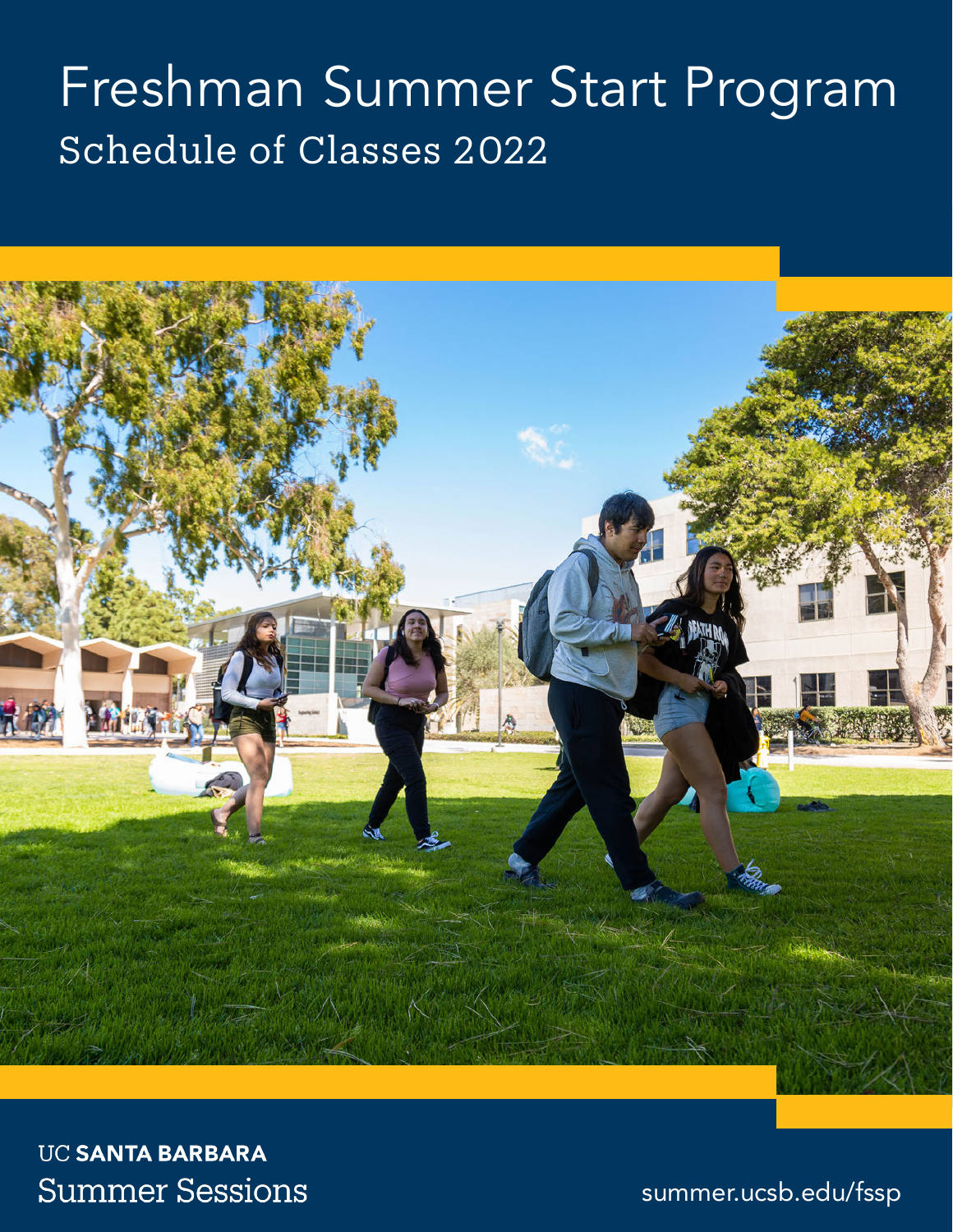# Table of Contents

| <b>Welcome Letter</b>                                          | 3               |
|----------------------------------------------------------------|-----------------|
| Degree Requirements, Advanced Placement Chart, IB Credit Chart | $\overline{4}$  |
| Writing and Math Placement Information                         | $\overline{5}$  |
| University, GE, and Special Subject Requirements               | 6               |
| <b>College of Engineering Course Registration Information</b>  | $\overline{7}$  |
| <b>Special Seminars and Courses</b>                            | $8-9$           |
| <b>Reading the Schedule of Classes</b>                         | 10 <sup>°</sup> |
| <b>Schedule of Classes</b>                                     | $11 - 20$       |
| <b>Stay Connected</b>                                          | 21              |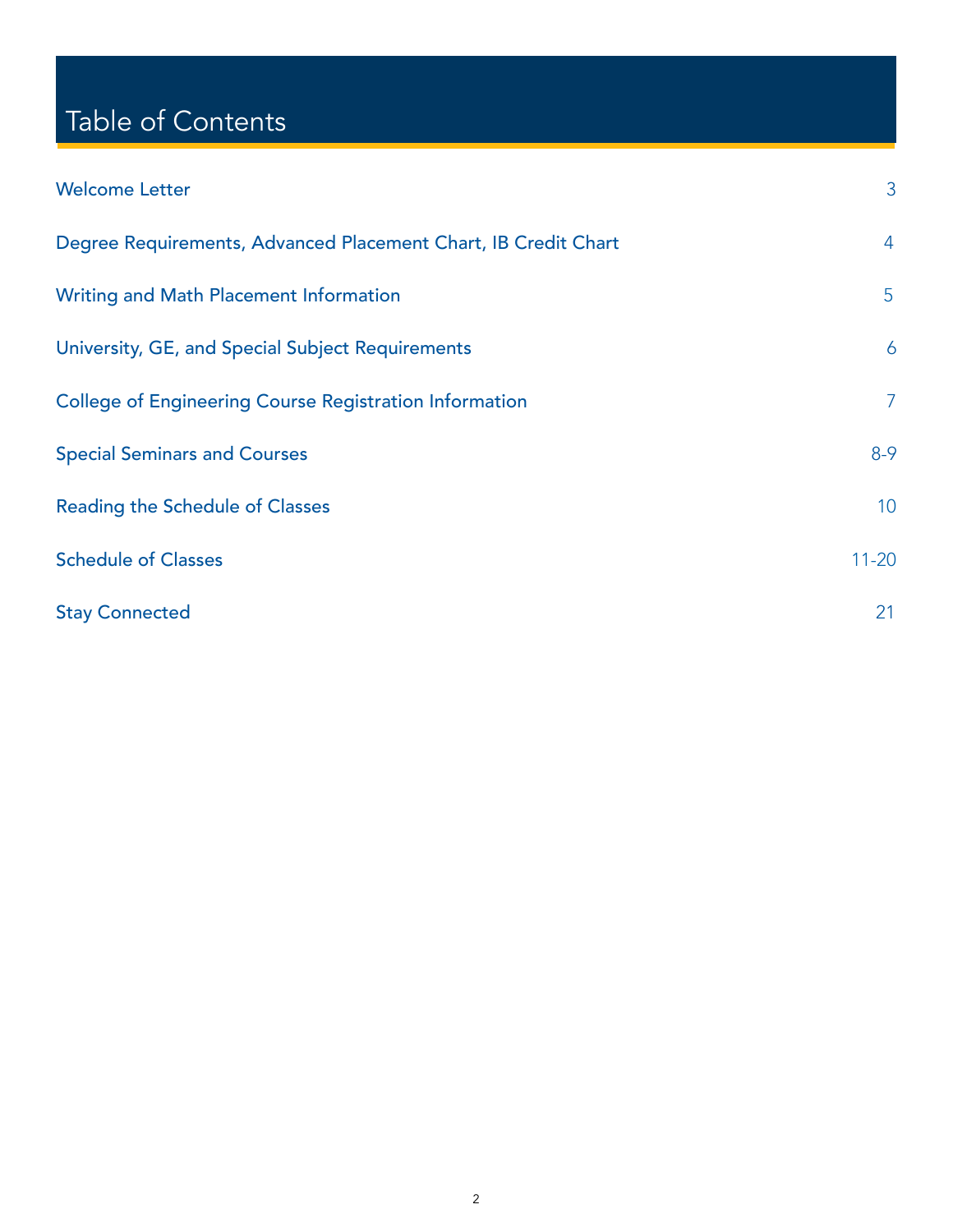# Dear Freshman Summer Start Student,

Congratulations on your acceptance into the Freshman Summer Start Program! Your next step is to select your summer courses. This document includes the list of classes available to you during FSSP as well as the steps to enrollment.

### Next Steps

- 1. Review the schedule of classes (read the course descriptions and consider which classes you would like to take).
- 2. Complete the online course enrollment form, sent to FSSP students upon admission into the program.

If you are having trouble accessing or submitting the course enrollment form, please send an email to fssp@summer.ucsb.edu.

### Course Enrollment Process

After reviewing the schedule of classes and utilizing the additional resources on pages 4-10, you will need to submit your course preferences through the online FSSP course enrollment form. When completing the course enrollment form, please consider the following:

- The course enrollment form requires you to submit 6 unique course preferences. Please do not list the same course more than once, as it will not increase your chance of being enrolled in that course and will likely delay your course enrollment process.
- FSSP advising staff will make every attempt to enroll you in top course preferences. However, given scheduling conflicts, course space, and other considerations, this might not always be possible. Please check your UCSB email regularly, as FSSP advising staff might need to contact you via email with clarifying questions or to request additional course preferences from you.
- Please be sure to send your official test scores (SAT, ACT, SAT Subject tests, TOEFL, AP, and/or IB) immediately to UCSB if you have not already done so. Scores must be submitted directly from the testing agency.
- If you request a course that you're currently fulfilling a prerequisite for (or recently completed at the end of your senior year), we will need to place you into a filler course to help you maintain eligibility to participate in FSSP. After your official AP/IB/SAT/ACT scores have confirmed your placement, FSSP advising staff will adjust your schedule accordingly where possible.
- You will receive email communication from FSSP advising staff once your preliminary schedule is complete with instructions about how to view it on GOLD.
- As you participate in orientation this summer and sign up for your Fall 2022 courses, please be mindful of the courses that you listed on your enrollment form for FSSP, as you cannot be registered for the same course during two separate quarters.
- The online course enrollment form can only be submitted once. As such, please be thoughtful about your course choices as you complete it. If you would like to make changes to your preliminary schedule, you will need to submit the FSSP Schedule Change Request form (this form can also only be submitted once). These requests will be accommodated only as time and space permit, and submission of this form does not guarantee that your schedule will be changed. Please email [fssp@summer.ucsb.edu](mailto:fssp%40summer.ucsb.edu?subject=) to request the FSSP Schedule Change Request form.
- You will learn how to make changes to your class schedule during orientation and will have access to make adjustments to your own FSSP schedule on GOLD on the evening of July 29, 2022, prior to the start of classes.

### Schedule of Classes

Many of the courses listed in this guide will help you fulfill specific General Education (GE) or pre-major requirements. Many will also fulfill Special Subject area requirements unique to your College. You will also have the opportunity to enroll in FSSP Seminars and Courses that have been created for, and are only available to, FSSP students. This packet will describe these seminars and courses, followed by the schedule of summer classes. For detailed information about degree requirements, advanced placement scores, and UCSB graduation requirements, refer to the section below.

We are very happy that you've decided to participate in FSSP, and we look forward to connecting with you this summer!

Sincerely, Dr. Ralph Gallucci Director, FSSP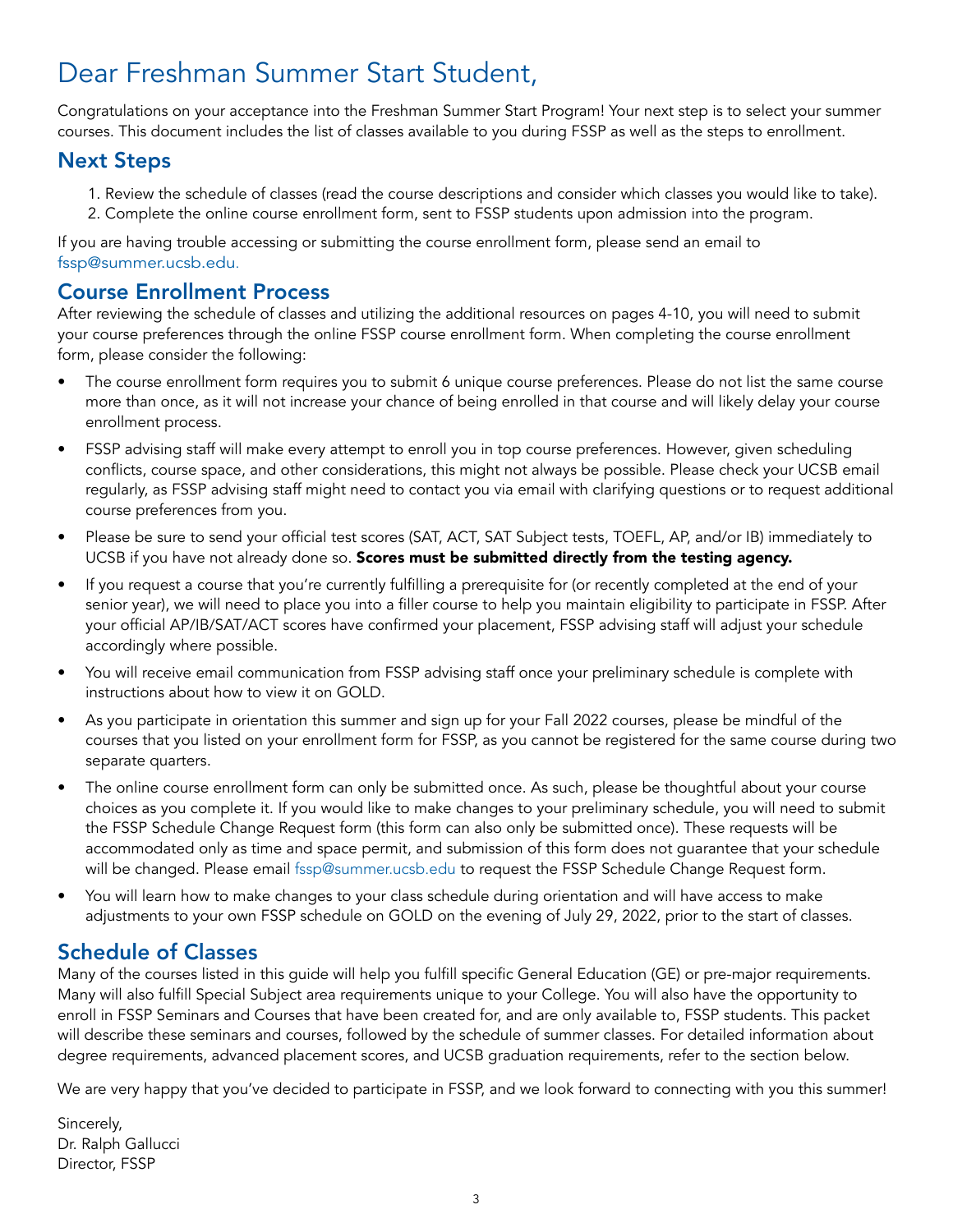# Degree Requirements, Advanced Placement Chart, IB Credit Chart

In order to graduate from UC Santa Barbara, students must complete a series of academic requirements. There are University-wide requirements, General Education requirements, specific College requirements, and requirements based on majors and/or minors.

All of this information can be found in [UCSB's General Catalog](http://my.sa.ucsb.edu/Catalog/Current/Index.aspx).

Included in the General Catalog is also information about Advanced Placement Scores and International Baccalaureate credits.

To assist you with deciding which courses to take during FSSP, we have provided segments of the General Catalog that may be applicable to you.

In order to better understand the degree requirements of the College of Letters and Science (L&S), please view the appropriate webpage based on your proposed degree:

L&S Bachelor of Arts Degree Requirements <https://my.sa.ucsb.edu/catalog/Current/CollegesDepartments/ls-intro/BachelorofArtsDegree.aspx>

L&S Bachelor of Science Degree Requirements <http://my.sa.ucsb.edu/catalog/current/CollegesDepartments/ls-intro/BachelorofScienceDegree.aspx>

If you were admitted into the College of Creative Studies (CCS) or the College of Engineering (COE), please view the appropriate webpage based on your proposed degree:

CCS Bachelor's Degree Requirements <https://my.sa.ucsb.edu/catalog/Current/CollegesDepartments/ccs/DegreeRequirements.aspx>

COE Bachelor's Degree Requirements <https://my.sa.ucsb.edu/catalog/Current/CollegesDepartments/coe/DegreeRequirements.aspx>

To better understand your Advanced Placement scores and the units that might be awarded, please visit the College Board Advanced Placement Credit Chart: <http://my.sa.ucsb.edu/catalog/current/UndergraduateEducation/APCreditandChart.aspx>

To better understand your International Baccalaureate (IB) credits, please visit the International Baccalaureate Credit Chart:

<https://my.sa.ucsb.edu/catalog/Current/UndergraduateEducation/InternationalBaccalaureateCreditChart.aspx>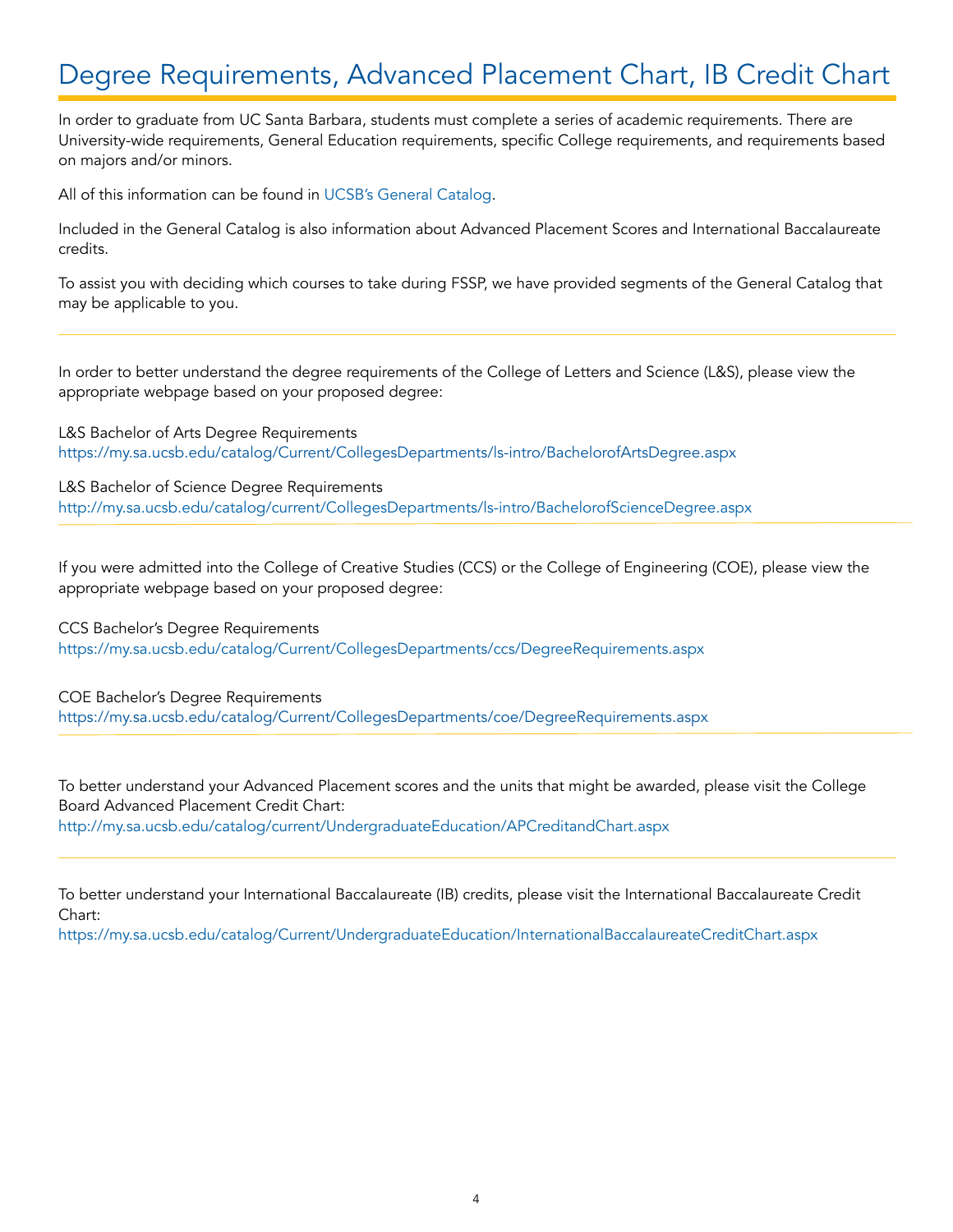### Writing and Math Courses

During FSSP, students may be able to take either a Writing or Math course to satisfy University requirements.

### Writing Courses

Writing 2: Available to FSSP students who have fulfilled the UC Entry Level Writing Requirement via one of the methods listed below.

English 10: This course is equivalent to Writing 50. Given that Writing 2 is a prerequisite for this course, English 10 will only be available to L&S FSSP students who have received a score of 4 on the AP English Language or English Composition exam. English 10 can be found by selecting Writing on your course preferences.

### Notes on Writing Courses

Students are not guaranteed placement in a writing course during FSSP. FSSP Advising Staff will enroll students in the appropriate writing courses when official test scores are available.

Students who would like to enroll in Writing 2 should indicate this course as a preference on their course enrollment form. Students should only indicate that they would like to enroll in Writing 2 if they have satisfied/plan to satisfy the Entry Level Writing Requirement via one of the following methods prior to the start of the program.

- Score of 3 on Advanced Placement exam in English Language and Composition or English Composition and Literature
- Score of 30 or higher on the ACT Combined English Language Arts (ELA) exam
- Score of 680 or higher on the SAT Writing exam
- Score of 5 or higher on the International Baccalaureate (IB) higher level English A exam
- Score of 6 or higher on the International Baccalaureate (IB) standard level English A1 exam

Students who would like to enroll in English 10 should indicate this course as a preference on their course enrollment form. In order to be enrolled in English 10, students will need to send official scores to UCSB as soon as possible.

International Students who are not eligible for Writing 2 will take the English Language Placement Exam that is typically offered in the fall. For more information, please email [jpatterson@hfa.ucsb.edu](mailto:jpatterson%40hfa.ucsb.edu?subject=).

### Notes on Math Courses (L&S only)

Engineering students please consult the College of Engineering Course Registration Information on page 7.

Math 34A: Students who choose Math 34A will be enrolled immediately, as no Math Placement Exam (MPE) is required.

Math 3A: Students interested in enrolling in Math 3A must take the Math Placement Exam (MPE) online at [https://](https://math.ucsb.edu/undergrad/course-placement) [math.ucsb.edu/undergrad/course-placement](https://math.ucsb.edu/undergrad/course-placement) unless they receive a score of 2 on the AP CALC AB test. If you are interested in enrolling in this course during the summer, you should complete the Math Placement Exam (MPE) prior to completing your online course enrollment form for FSSP.

If you qualify for a math course higher than Math 3A because of AP/IB test scores, previous college experience, or by other means, please note that FSSP advising staff will not be able to enroll you until your official test scores have been received by UCSB. If you have questions about this, please email [fssp@summer.ucsb.edu](mailto:fssp%40summer.ucsb.edu?subject=). For more information about all Math courses, please refer to the Mathematics Department website at [math.ucsb.edu/undergrad.](http://math.ucsb.edu/undergrad)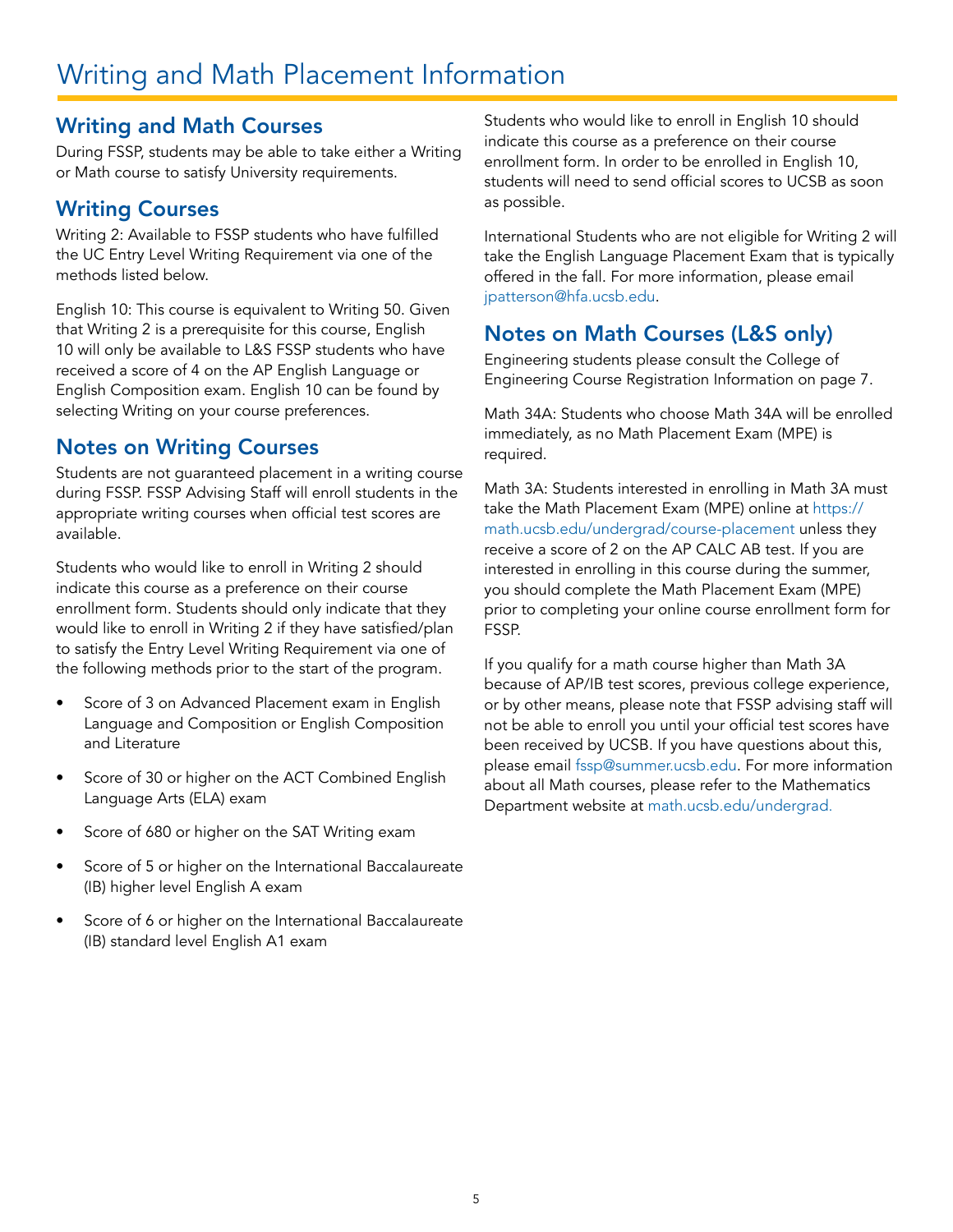# University, GE, and Special Subject Requirements

The following list includes courses offered in Summer 2022 which meet or partially meet University Requirements, General Education, and Special Subject Requirements. Not all courses meet requirements for all undergraduates; students are responsible for knowing which specific requirements pertain to them.

### University Requirements

### American History and

### Institutions

AS AM 1 CH ST 1A, 1B HIST 17C POL S 12 RG ST 7

### General Education **Requirements**

### Area A-1

WRIT 2

### Area A-2

ENGL 10 (L&S only)

### Area B/ Foreign Language (L&S only)

None

### Area C / Science, Mathematics, and Technology

### (L&S only)

ANTH 5 CMPSC W 8 EARTH 7, 10, W 20 ENV S 2 GEOG 4, LING 15 MATH 3A, 3B, 34A, 34B ASTRO 1 PSTAT 5A

# GE Requirements (cont.)

### Area D / Social Science

ANTH 2 AS AM 1 CH ST 1A, 1C COMM 1 FEMST W 20, 60 GEOG 20 GLOBL 2 HIST 17C, 74 POL S 12 PSY 1 RG ST 7 SOC 1

### Area E / Culture and Thought

BL ST 3 C LIT 30A, 30B EACS 4B ENV S 3 HIST 4C, 74, W 80 LING 15 PHIL 3, 4 RG ST 1, 3, 4

### Area F / Arts

ARTHI 5A, 6J DANCE W 36 FAMST 46, 55CY MUS 11,15,17 THTR W 2B, 2C, 5

### Area G / Literature

CLASS 40 C LIT 30A, 30B ENGL 15, 50 INT 35LT

### Special Subject **Requirements**

### Ethnicity

AS AM 1, CH ST 1A, 1B ENGL 50 FEMST 60

### European Traditions

CLASS 40 C LIT 30A, 30B HIST 4C INT 35LT THTR 2C

### Quantitative Relationships (L&S only)

CMPSC W 8 EARTH 7, 10, W 20 MATH 3A, 3B, 34A, 34B ASTRO 1 PSTAT 5A

### World Cultures

ANTH 2 BL ST 3 EACS 4B HIST W 80 RG ST 3, 4 THTR W 2B

### Writing

ARTHI 5A CH ST 1A, 1B COMM 1 C LIT 30A, 30B DANCE W 36 EACS 4B ENGL 15, 50 ENV S 2, 3 FEMST W 20, 60 FAMST 46, 55CY HIST 4C, 17C, 74, W 80 MUS 15 PHIL 4 POL S 1, 12 RG ST 1, 3, 4, 7 THTR W 2B, 2C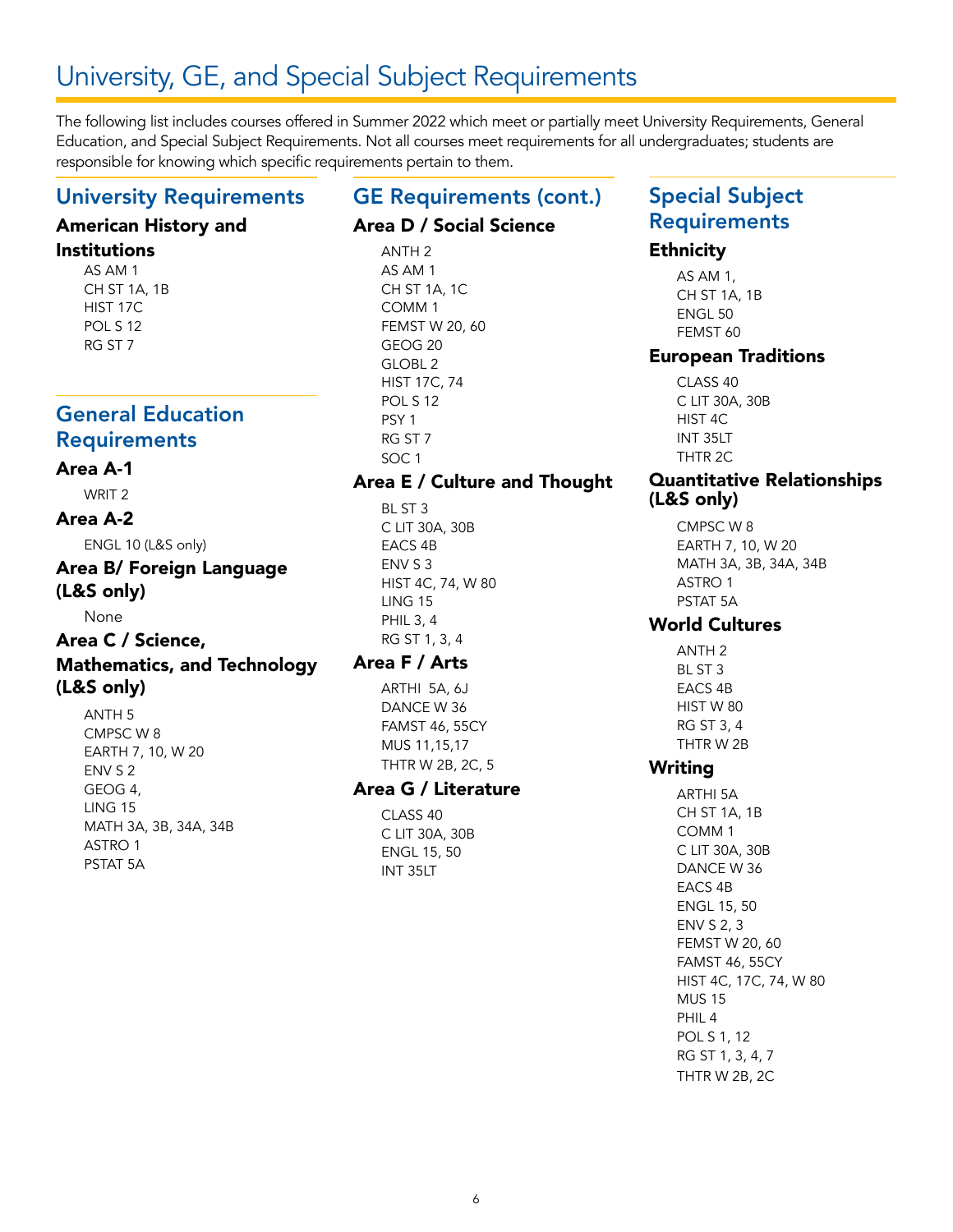# College of Engineering Course Registration Information

The following information is specifically for students within the College of Engineering. Students who were admitted into the College of Engineering should read through this page thoroughly prior to submitting course preferences via the online course enrollment form. If you have any questions, please email [coe-info@engineering.ucsb.edu](mailto:coe-info@engineering.ucsb.edu) before submitting your course preferences.

### College of Engineering Course Registration

The College of Engineering recommends FSSP participants take 10-11 units.

### Major Courses by Engineering Major

If you would like to enroll in a major course during FSSP, be sure the course you select on your course enrollment form applies to your admitted major. Please see below for approved major courses by engineering major.

### Schedule Options

### Typical Schedule #1

- Major course (4 units)
- General Education course (4 units)
- $\bullet$  INT 95 (2 units)

### Typical Schedule #2

- General Education course (4 units)
- General Education course (4 units)
- INT 95 (2 units)

### Optional Addition

• Add INT First Year Exploration Seminar (1 unit)

### Chemical Engineering

- ENGR W 3
- MATH

### Computer Engineering

- CMPSC W 8
- **MATH**

### Electrical Engineering

• MATH

### Computer Science

- CMPSC W 8
- MATH

### Mechanical Engineering

- ENGR W 3
- **MATH**

### CMPSC Placement Information

Students who took AP CS A, AP CS Principles, IB Computer Science, or A-Level Computer Science should refer to [AP,](https://my.sa.ucsb.edu/catalog/Current/UndergraduateEducation/AcademicProgramsOptions.aspx)  [IB, or A-Level Chart](https://my.sa.ucsb.edu/catalog/Current/UndergraduateEducation/AcademicProgramsOptions.aspx). Please note, CMPSC 16 is not offered during FSSP.

### Math Placement Information

Students who took AP Calculus, IB Math, or A-Level Math should refer to [AP, IB, or A-Level Chart.](https://my.sa.ucsb.edu/catalog/Current/UndergraduateEducation/AcademicProgramsOptions.aspx) Engineering majors require the MATH 3A/B, 4A/B, and 6A/B course series. DO NOT TAKE MATH 34A/B.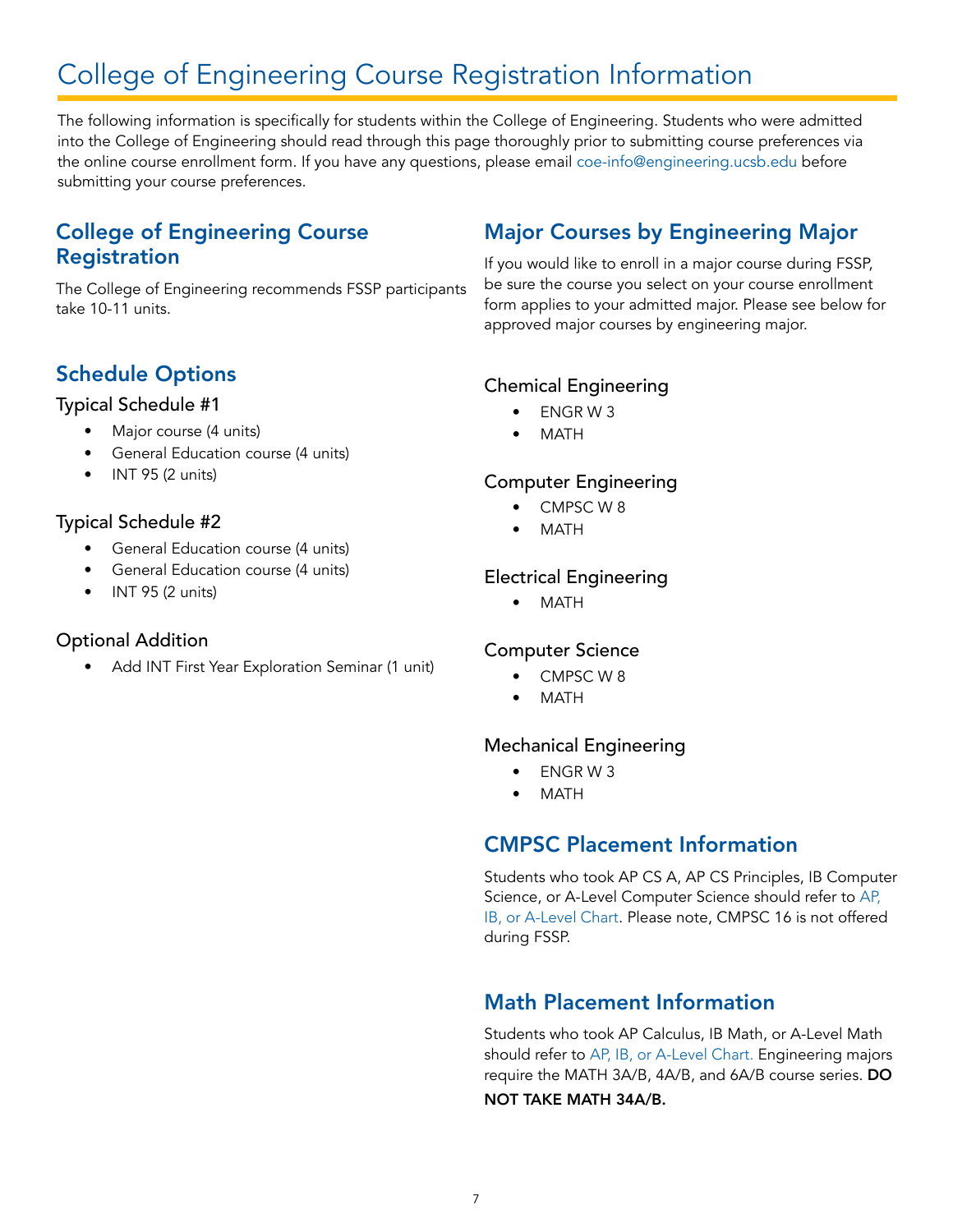# Special Seminars and Courses

### FSSP Common Course Interdisciplinary (INT) 95A

All students participating in FSSP will enroll in this 2-unit course — *INT 95A. The Modern Research University.* The course is only available to FSSP students and is moderated by the FSSP Director, Dr. Ralph Gallucci. This course introduces students to internationally recognized research currently being conducted on campus. As part of the course, students will meet faculty and learn about opportunities to become involved in undergraduate research during their time at UCSB. In small TA sections, graduate student mentors will further introduce students to all the opportunities and resources available to them on campus.

### First Year Exploration Seminars

UC Santa Barbara offers an exciting educational opportunity for members of the freshman class — First Year Exploration Seminars. These small group seminars, with a maximum of twenty students, will be taught by faculty who have volunteered their time and effort because they want to teach students who are early in their UCSB careers. Facilitating student-faculty contact is one of the major goals of the First Year Exploration Seminar. Students have the opportunity to take up to three of the following First Year Exploration Seminars during FSSP:

### *INT 94FC. Screen Classics: From The Gladiator to the Clash of the Titans (1 unit)*

This class examines several Hollywood films dealing with classical subjects, both historical and mythological, which have been produced in the last twenty years. We will view excerpts from the *Gladiator* (2000), *Troy* (2004), *Alexander the Great* (2004), the HBO series *Rome* (2005-2007), *Lightning Thief* (2010), and *The Clash of the Titans* (2010), and ask what social trends may be behind this renaissance of interest in classics; we will also attempt to find the generic patterns evinced by these films, whose target audiences range from children to adult audiences with taste for violent and explicitly sexual material. Our goal in noting tendencies and generic patterns will be to identify the role that the classical past has come to play in popular culture.

### *INT 94GZ. Mummies, Myths and Magic: Surviving Death in Ancient Egypt (1 unit)*

The ancient Egyptians and Nubians spent a great deal of time and effort preparing for the afterlife, making mummies and providing them with the equipment that would allow them to live forever.

Mummies have been a source of fascination for centuries — witness most recently the success of Universal's remake of "*The Mummy.*" So what makes a mummy? What was the most important funerary equipment for a successful afterlife? Just how much did immortality cost an average or above average ancient Egyptian? Drawing upon his own work for the recent Mummy movies, archeology at Luxor's Theban Necropolis and in Sudanese Nubia, Professor Smith will explore some modern myths and the fascinating insights we can gain from mummies and their equipment.

#### *INT 94IM. Research Methods and Opportunities in the Social Sciences (1 unit)*

Leading professors in the social sciences are doing some exciting work at UCSB, and this course provides a glimpse into what they have been up to. Whether their research has been about banking policy, political behavior, mass communication and popular culture, or race, class, and gender inequality, their work has had a major impact on our understanding of complex social processes and problems. This course will focus on how your professors develop research projects, the methods they have used to gather new information, and then the brilliant theories they have proposed to explain their findings. Through this discussion, students will get a better sense of the multiple career opportunities available to students interested in the social sciences, including careers in law, business, public policy, and other related professions. We end with a discussion of the many opportunities available to undergraduates to engage in research, either on their own projects, or as a research assistant to a faculty member.

#### *INT 94RG. Introduction to Engineering and its Applications (1 unit)*

This seminar sequence provides an overview of electrical, mechanical, and computer engineering in a concise and comprehensive manner. The full-spectrum topics include communications, signal processing, VLSI, control systems, robotics, and computer-aided design in hardware, software, system integration, as well as industrial applications. The seminars will also give you an excellent perspective of the curriculum, the advancement in the industry, as well as research directions in graduate study. In addition to presentations by faculty, the course includes a tour of engineering research facilities.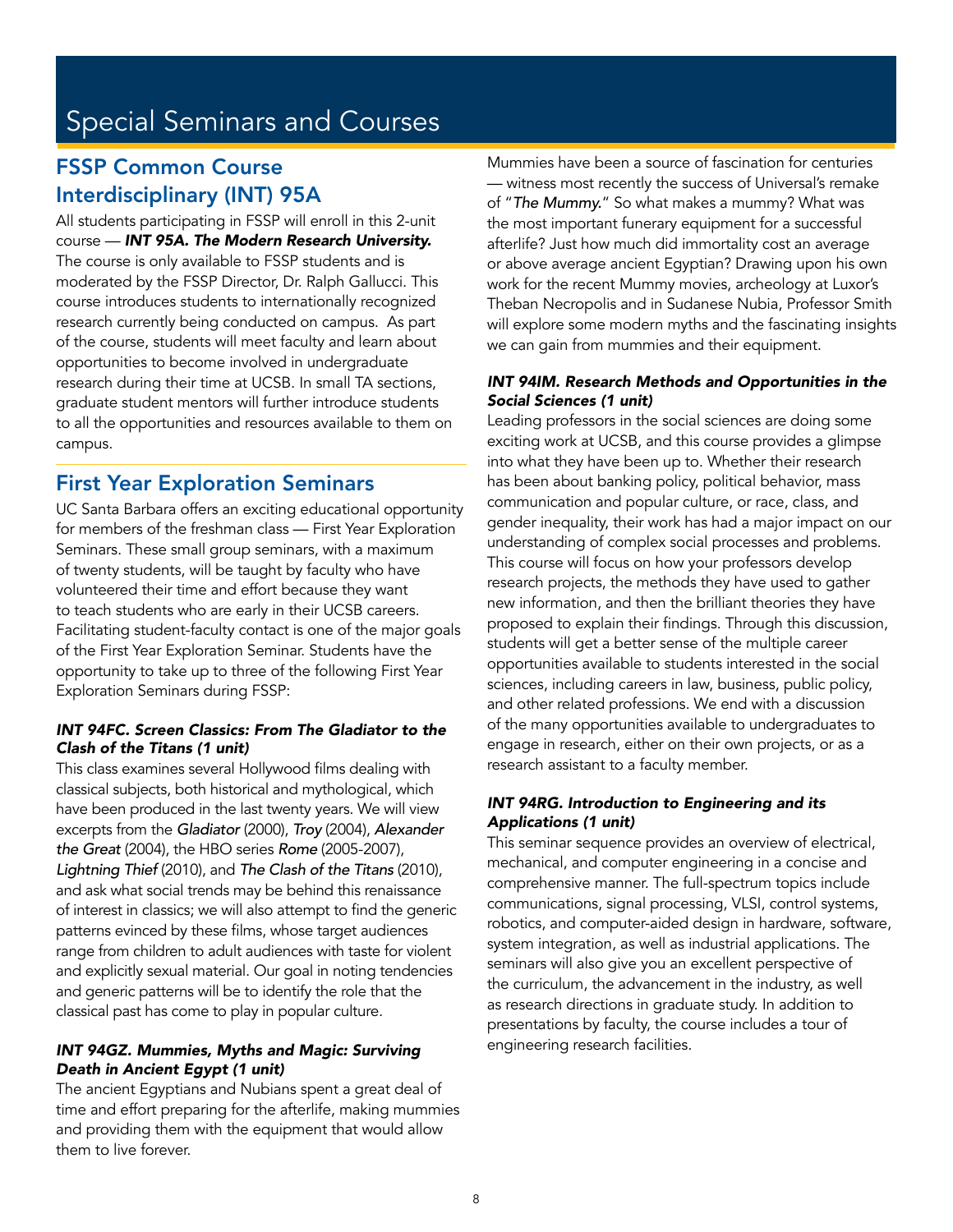# Special Seminars and Courses

### Intro to Undergraduate Research Course

*Classics 99. Introduction to Undergraduate Research in the Humanities: The History of Democracy (1-3 units)*  We live in a democracy. Most of us likely believe that it is the best form of government, but what is its historical background? This class traces the origins of democratic government from ancient times up through the present. We begin in ancient Iraq, in a kingdom called Sumer, and read about a political system called "primitive democracy." We will also look at other examples of "primitive democracy" in evidence among ancient tribal societies and chiefdoms and in the modern anthropological record. We next examine the political systems of the Greeks and Romans, and how they have influenced our modern notions of democracy as well as socialism and communism since medieval times.

### College of Letters and Science Honors Program Opportunities

Students in the Honors Program can meet their first year honors experience requirement this summer by enrolling in these courses.

*Classics 99. The History of Democracy (1-3 units)*  (description above)

*Classics 40H* (1-unit discussion section) taken in conjunction with *Greek Mythology* (description below)

### *Classics 40. Greek Mythology (4 units)*

This course examines the world of Greek mythology: the origin of the gods, the universe, and humans as well as the stories of the major Greek heroes, such as Cadmus, Perseus, Heracles, Theseus, Achilles, Odysseus, and Penelope. Readings include the Near Eastern *Epic of Gilgamesh*, Homer's *Iliad and Odyssey*, Hesiod's *Theogony* and *Works and Days*, and the *Homeric Hymns*. Special attention will be given to the religious, archeological, social, historical, and cultural background of these works. Moreover, the class examines theories of myth interpretation and the influence of Greek myth in popular culture today. (This course satisfies Area G and the *European Traditions requirements and is open to all FSSP students.)*

### Interdisciplinary Humanities Course

#### *INT 35LT - Experiencing Shakespeare (8 units)*

This innovative course brings together faculty from the departments of English and Theater & Dance to offer students an immersive experience of Shakespeare that combines performance, literary study, and research. Students can expect Shakespeare to come to life on page and stage as they experience these multi-faceted plays from a variety of perspectives.

We are excited to announce that FSSP students are eligible to apply for an Experiencing Shakespeare Scholarship! Scholarship application instructions will be provided upon course enrollment confirmation.

### Enrichment Course

### *INT 64 - Career Development (2 units)*

This course provides students with a foundation for academic, personal, and career success. Through personal assessment activities that examine interests, personality styles, values, skills, and strengths, this course assists students in their exploration of college majors and career options while further developing an understanding of themselves as beginning college students. The focus will be on researching academic departments, career paths, and labor market trends while providing students with tools and strategies for reflection, goal-setting, and success.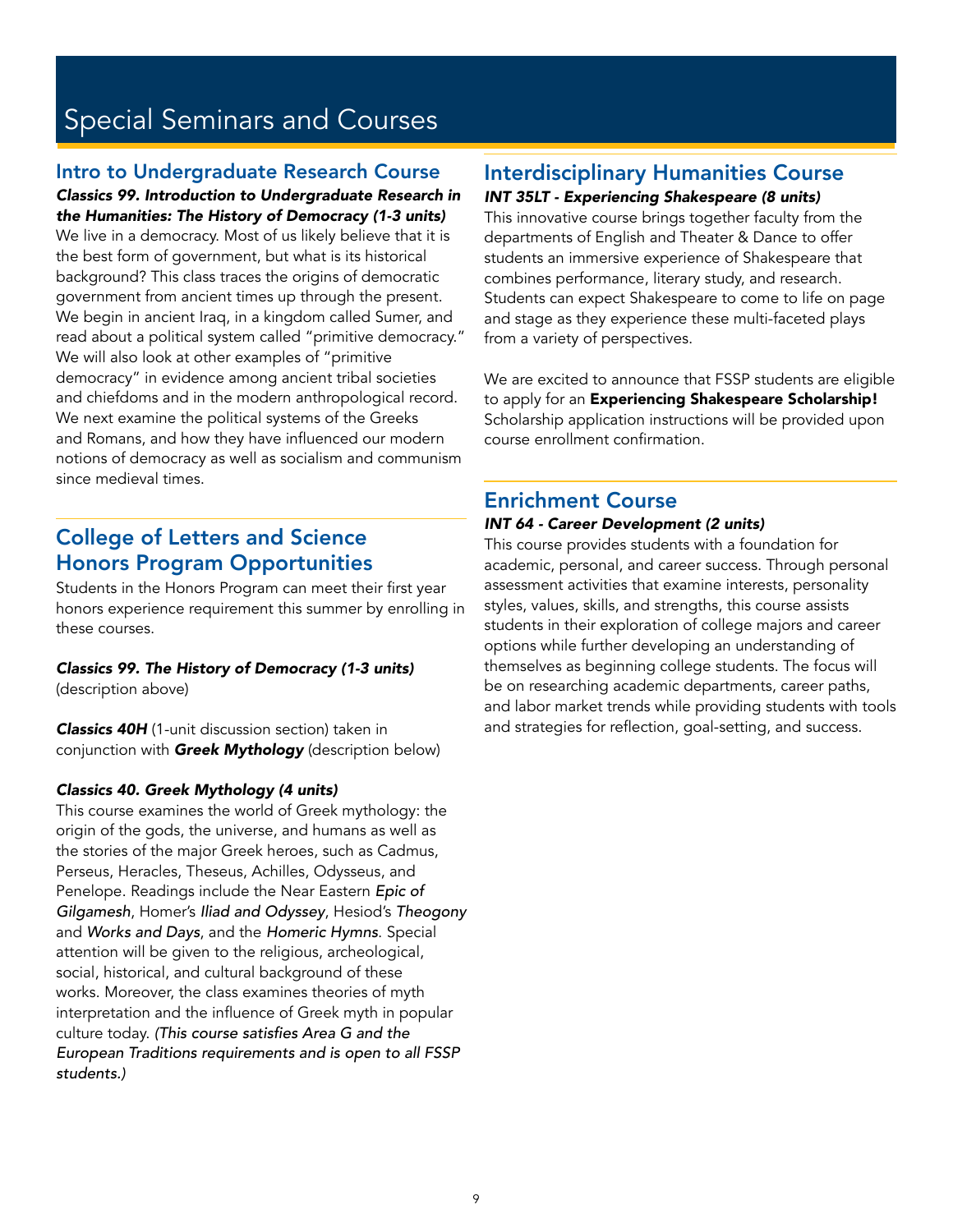# Reading the Schedule of Classes

### Reading the Schedule of Classes



### General Education (GE) Requirements **Abbreviations**

A (1 and 2) – English Reading and Composition

- B Foreign Language (L&S only)
- C Science, Mathematics, and Technology (L&S only)
- D Social Science
- E Culture and Thought
- F Arts
- G Literature
- AMH American History and Institutions
- ETH Ethnicity
- EUR European Traditions
- QNT Quantitative Relationships (L&S only)
- NWC World Cultures
- WRT Writing

### Schedule of Classes

You must enroll in a minimum of 7 units, and may enroll in a maximum of 12 units.

If a course is a lecture (Lec), it may also have a required discussion section (indicated by the symbol  $\bullet$ ). You will be expected to attend both the lecture and the discussion section.

### Schedule Abbreviations

Days of the Week: M=Monday

T=Tuesday W=Wednesday R=Thursday F=Friday

 $\blacktriangleright$  = Courses with a Discussion Section Please note that some asynchronous lectures will have synchronous discussion sections. It is your responsibility to double check your schedule in GOLD once it has been solidified.

\*Grade Options: Letter=Letter Grade P/NP=Pass or Not Passed

Opt=Letter Grade or Pass/Not Passed

Classes in your major must be taken for a letter grade.

### Course Prerequisites

The courses listed on subsequent pages do not have prerequisites, except where listed. If you have AP courses that generate UC credits, or have taken other college courses, you may qualify to take other courses not listed in this document. If you feel you are qualified to take more advanced courses, please contact the FSSP advising staff at [fssp@summer.ucsb.edu.](mailto:fssp%40summer.ucsb.edu?subject=)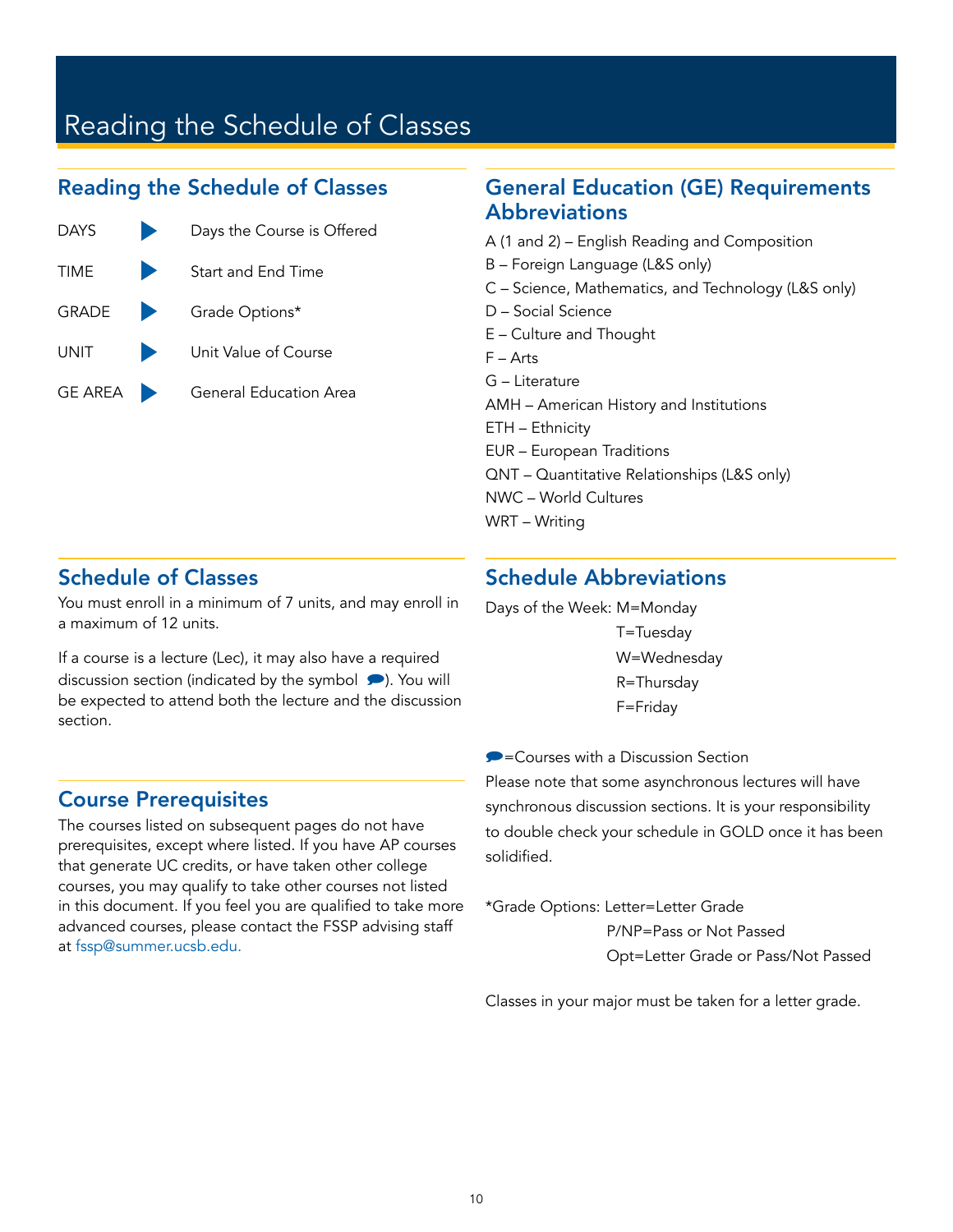# ANTHROPOLOGY

### ANTH 2 - INTRO CULTURAL ANTHROPOLOGY <del>₽</del>

### DAYS: MTWR TIME: 11:00 - 12:20

 The nature of culture: survey of the range of cultural phenomena, including material culture, social organization, religion, and other topics. GRADE: Opt UNITS: 4 GE AREA: D, NWC

ANTH 5 - INTRODUCTORY BIOLOGICAL ANTHROPOLOGY  $\bullet$ 

### DAYS: MTWR TIME: 9:30 - 10:50

 An introductory course in human evolutionary biology. Natural selection and its genetic basis are used to highlight a variety of human traits. The fossil record is addressed, but the course takes more of an "adaptationist" than a paleontological perspective.

 GRADE: Opt UNITS: 5 GE AREA: C (L&S only)

# **ART**

### ART 10 - INTRO TO PAINTING

 DAYS: TR TIME: 12:00 - 2:50

 Traditional and contemporary painting assignments designed to provide a strong foundation in fundamental 2D image making. Media include acrylic and oil painting methods. GRADE: OPT UNITS: 4 GE AREA: none

### ART HISTORY

### ARTHI 5A - INTRO TO ARCHITECTURE AND ENVIRONMENT

 DAYS: MTWR TIME: 12:30 - 1:50

 Architecture is an act of place-making through which humans have constructed their relation with nature. Introduces the history of these strategies of place-making, interpretative concepts, and discipline specific terminology in order to develop a critical understanding of the relationship between nature and built form. GRADE: OPT

 UNITS: 4 GE AREA: F, WRT

### ARTHI 6J - SURVEY: CONTEMPORARY ARCHITECTURE  $\bullet$

 DAYS: MTWR TIME: 11:00 - 12:20

 Global survey of architectural production in the twenty-first century. Emphasis on form and technology, as well as economic, sociopolitical context. Explores built form at a variety of scales (buildings, cities, virtual spaces), as well as the concept of a "contemporary." GRADE: Opt UNITS: 4 GE AREA: F

ASIAN AMERICAN STUDIES

### AS AM 1 - INTRO AS AM HISTORY

 DAYS: MWF TIME: 9:30 - 10:55

 Historical survey of Asian Americans in the United States from 1850 to the present. Topics include: Immigration patterns, settlement and employment, race and gender relations, community development, and transnational connections.

 GRADE: Opt UNITS: 4 GE AREA: D, ETH, AMH

## BLACK STUDIES

### BL ST 3 - INTRO TO AFRICAN STUDIES

 DAYS: MTW TIME: 8:00 - 9:25

 A survey of the subject matter, themes, and methods of African Studies. While briefly surveying the prehistory and early states of Africa, the course focuses on the culture and society of the colonial and independence eras. GRADE: Letter UNITS: 4 GE AREA: E, NWC

### CHICANO STUDIES

### CH ST 1A - INTRO CHICANO/A STUDIES ●

 DAYS: TWR TIME: 9:30 - 10:50

 Introduction to the historical and contemporary development of the Chicano/a community. Course is interdisciplinary in nature. Focuses by quarter on A. history, B. gender, and C. culture. GRADE: Opt UNITS: 4 GE AREA: D, ETH, WRT, AMH

11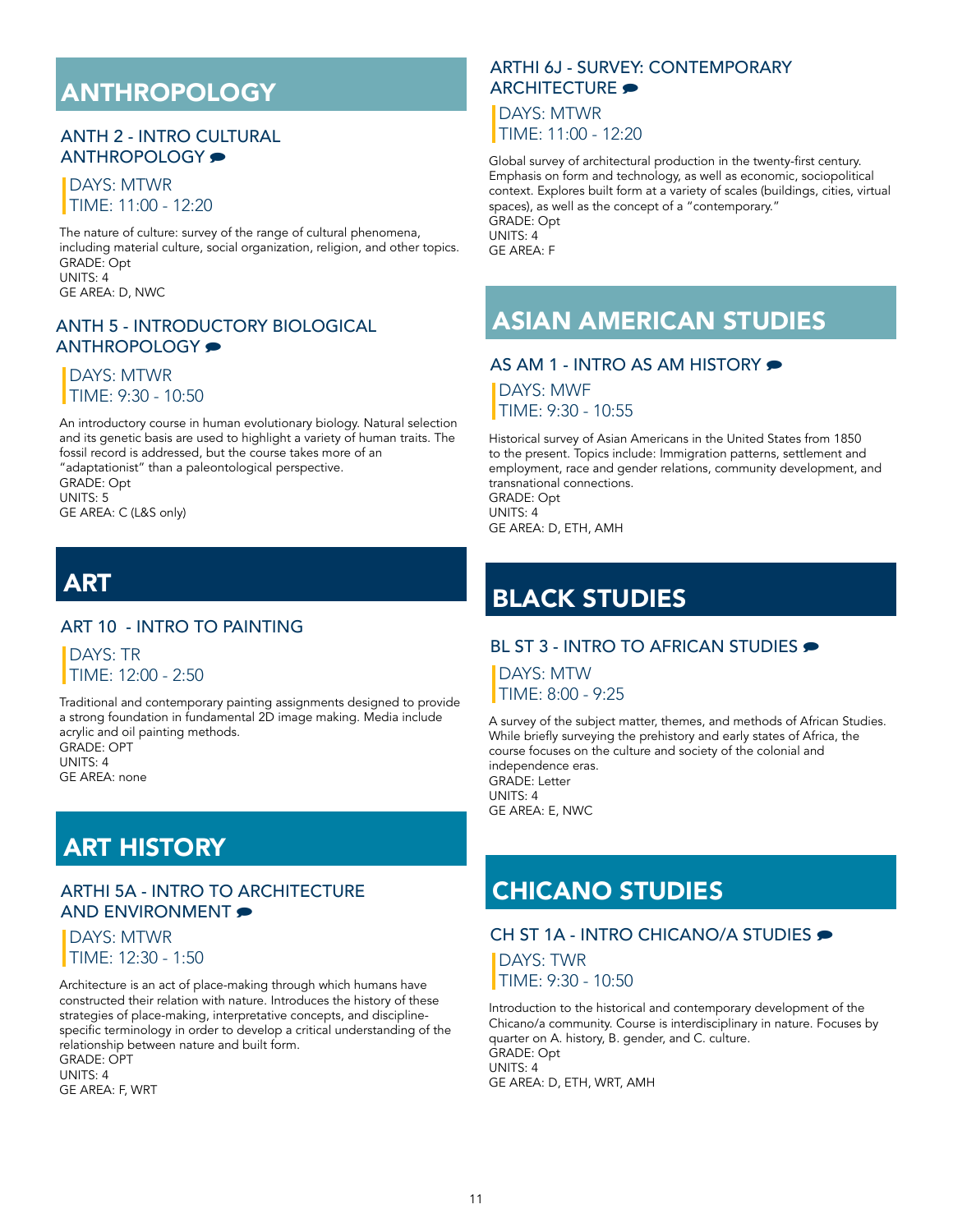### CH ST 1C - INTRO CHICANO/A STUDIES ●

 DAYS: TR TIME: 2:00 - 4:05

 Introduction to the historical and contemporary development of the Chicano/a community. Course is interdisciplinary in nature. Focuses by quarter on A. history, B. gender, and C. culture. GRADE: Opt UNITS: 4 GE AREA: D, ETH, WRT, AMH

### CLASSICS

### CLASS 40 - GREEK MYTHOLOGY

 DAYS: MTWR TIME: 9:30 - 10:50

 Introduction to the principal myths of ancient Greece and the ways in which these myths have been understood. Format and readings vary. GRADE: Opt UNITS: 4 GE AREA: EUR, G \*FSSP Core Course

### CLASS 40H - GREEK MYTHOLOGY HONORS

 DAYS: W TIME: 5:00 - 5:50

 A discussion section led by the professor is available to students in the honors program. Students will receive one unit for the honors seminar (40H) in addition to four units for Classics 40. GRADE: Letter UNITS: 1 GE AREA: none

\*Honors students only

### CLASS 99 - INTRODUCTION TO UNDERGRADUATE RESEARCH IN THE HUMANITIES: THE HISTORY OF DEMOCRACY

DAYS: T TIME: 3:30 - 5:00

 Directed study, oriented toward research, to be arranged with individual faculty members. Course offers exceptional students an opportunity to participate in a research project or group GRADE: Opt UNITS: 1-3 GE AREA: none

### **COMMUNICATION**

### COMM 1 - INTRO TO COMMUNICATION ●

 DAYS: MTW TIME: 8:00 - 9:20

 DAYS: TWR TIME: 2:00 - 3:20

 An introduction to the basic concepts and principles in the field of communication. Contexts include intrapersonal, interpersonal, intercultural, public, small group, organizational, and mass communication. GRADE: Opt UNITS: 5 GE AREA: D, WRT

 \*This course is a pre-req for the Communication major and will impact your pre-major GPA. It is important to review the pre-major guidelines before enrolling in this course.

### COMPARATIVE LITERATURE

#### C LIT 30A - MAJOR WORKS IN EUROPEAN LITERATURE

 DAYS: MTWR TIME: 9:30 - 10:50

 A survey of European literature. Classical and medieval literature from Homer to Dante. GRADE: Opt UNITS: 4 GE AREA: E, G, WRT, EUR

### C LIT 30B - MAJOR WORKS IN EUROPEAN LITERATURE

 DAYS: MTWR TIME: 12:30 - 1:50

 A survey of European literature. Renaissance and Neoclassical literature from Petrarch to Diderot. GRADE: Opt UNITS: 4 GE AREA: E, G, WRT, EUR

### COMPUTER SCIENCE

CMPSC W 8 - INTRO TO COMPUTER SCIENCE ● DAYS: TWR TIME: 9:30 - 10:50

 Introduction to computer program development for students with little to no programming experience. Basic programming concepts, variables and expressions, data and control structures, algorithms, debugging, program design, and documentation. GRADE: Letter UNITS: 4 GE AREA: C (L&S only), QNT (L&S only)

\*Restricted to COE students during FSSP course enrollment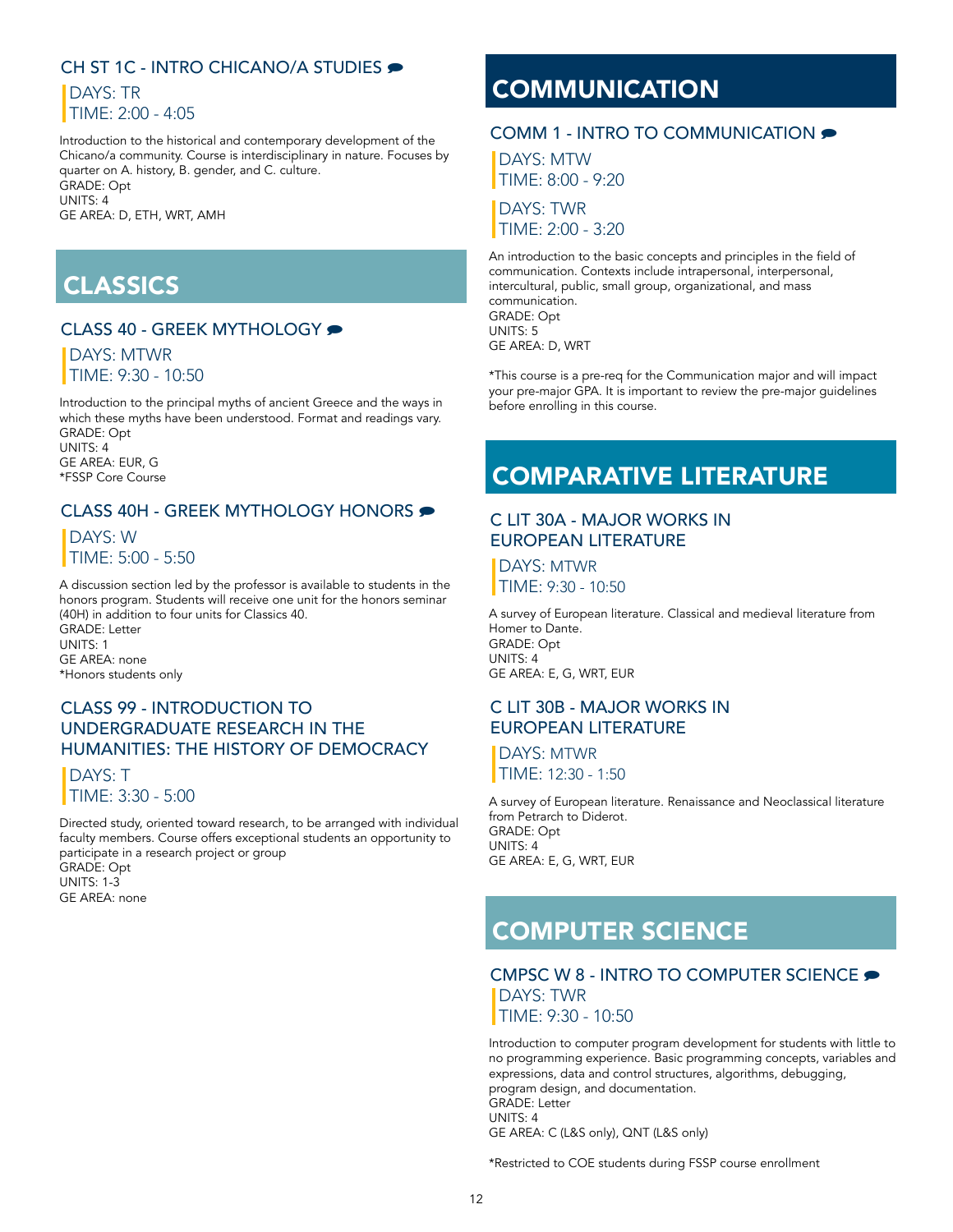### **DANCE**

### DANCE W 36 - HISTORY OF MODERN DANCE

### DAYS: ASYNCHRONOUS TIME: ASYNCHRONOUS

 Historical development of modern dance in the United Sates and Europe in the twentieth century. Emphasis on visionary, feminist, and radical aspects of the form. GRADE: Opt UNITS: 4 GE AREA: F, WRT

# EAST ASIAN CULTURAL STUDIES

#### EACS 4B - EAST ASIAN TRADITIONS: MODERN

### DAYS: MTWR

TIME: 12:30 - 1:50

 An introduction to the study of China and Japan in modern times, including the process of modernization, intellectual and political movements, national identity, literature and the arts, and popular culture. GRADE: Opt UNITS: 4

GE AREA: E, WRT, NWC

### EARTH SCIENCE

#### EARTH 7 - DINOSAURS <del>₽</del>

 DAYS: TWR TIME: 9:30 - 10:50

 The origin and diversification of dinosaurs, including birds. Survey of evolutionary relationships within the group, and between the major groups of vertebrates. Broad introduction including anatomy, geography, climate, and vertebrate contemporaries. GRADE: Opt UNITS: 4

GE AREA: C (L&S only), QNT (L&S only)

#### EARTH 10 - ANTARCTICA: THE LAST PLACE ON EARTH  $\bullet$

 DAYS: TWR TIME: 11:00 - 12:20

 The interrelations of the physical and biological environments on the continent Antarctica; Antarctica as an Earth system. Included are studies of tectonic history, global warming, ozone depletion, mineral resources, and the history of scientific exploration of the continent. GRADE: Opt UNITS: 4

### GE AREA: C (L&S only), QNT (L&S only)

### EARTH W 20 - GEOLOGICAL CATASTROPHIES

 DAYS: ASYNCHRONOUS TIME: ASYNCHRONOUS

 Course deals with geologic catastrophes, e.g., earthquakes, volcanic eruptions, tsunamis, and landslides. Students will learn the basic physical causes of these naturally occurring events and discuss the consequences. GRADE: Opt UNITS: 4

GE AREA: C (L&S only), QNT (L&S only)

# ENGINEERING SCIENCES

#### ENGR W 3 - INTRO TO PROGRAMMING

 DAYS: ASYNCHRONOUS TIME: ASYNCHRONOUS

 General philosophy of programming and problem-solving. Students will be introduced to the programming language MATLAB. Specific areas of study will include algorithms, basic decision structures, arrays, matrices, and graphing. GRADE: Letter UNITS: 3

GE AREA: none

\*Restricted to COE students during FSSP course enrollment.

### ENGLISH

#### ENGL 10 - INTRO TO LITERARY STUDY (L&S ONLY)

 DAYS: MTWR TIME: 10:00 - 11:25

 DAYS: MTWR TIME: 11:00 - 12:25

 DAYS: MTWR TIME: 12:30 - 1:55

 DAYS: MTWR TIME: 2:00 - 3:25

 DAYS: MTWR  $TMF: 3:30 - 4:55$ 

 Acquaints students with purposes and tools of literary interpretation. Introduces techniques and vocabulary of analytic discussion and critical writing. Some emphasis on poetry with attention also to drama, essay, and the novel. GRADE: Letter UNITS: 4 GE AREA: A2

 \*Priority to ENGL majors. Pre-req: WRIT 2, WRIT2E, WRIT 2LK. English 10 can be selected under Writing on the course enrollment form.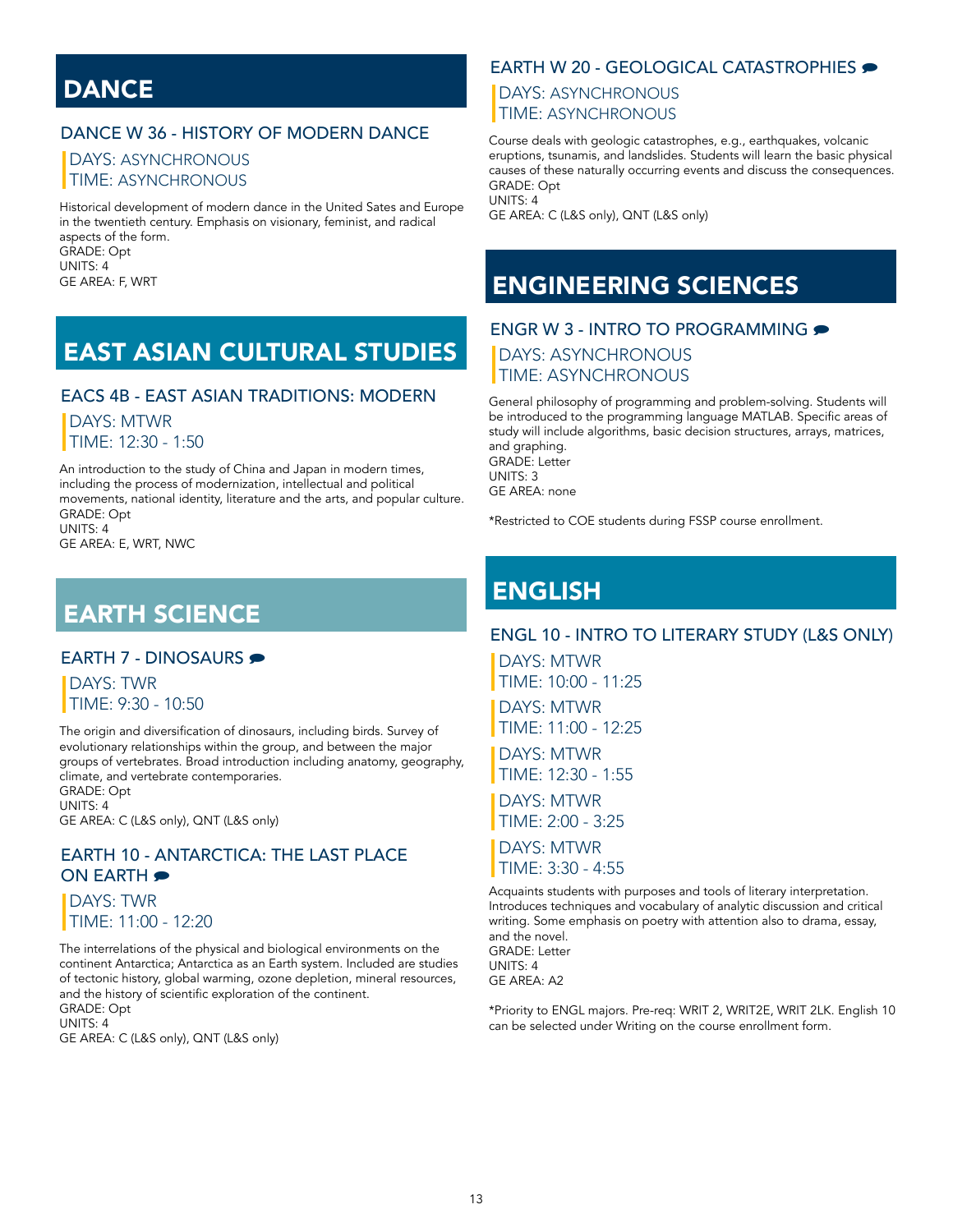### ENGL 15 - INTRO TO SHAKESPEARE

### DAYS: MTWR TIME: 12:30 - 1:55

 Introduction to Shakespeare in which a number of major plays are read with close attention to language, dramatic structure, and historical context.

 GRADE: Opt UNITS: 4 GE AREA: G, WRT

### ENGL 50 - INTRO TO COMPARATIVE ETHNIC LITERATURE

 DAYS: MTWR TIME: 12:00 - 1:25

### DAYS: MTWR TIME: 2:00 - 3:25

 Designed to introduce students to critical approaches to the study of ethnic literatures and cultures from the long twentieth century. In its different iterations, the course takes a comparative approach, surveying a wide range of literary genres by authors from Asian American, Black, Chicanx, Latinx, multiracial, Native American and other diverse communities. Students build an analytical foundation for examining literary production and learn to link form, artistry, and concept to histories and politics of colonialism, identity, migration, nationhood, race, and segregation. GRADE: Letter

 UNITS: 4 GE AREA: G, WRT, ETH

# ENVIRONMENTAL STUDIES

### ENV S 2 - INTRO TO ENVIRONMENTAL SCIENCE<sup>®</sup>

 DAYS: MTW TIME: 11:00 - 12:10

 Provides integration of fundamental science with environmental topics. Includes impacts of human population increase; principles of systems and change, biogeochemical cycles, ecosystems and global climate; energy and laws of thermodynamics; water supply and pollution; toxicology and risk analysis; air pollution and stratospheric ozone depletion. GRADE: Opt UNITS: 4

GE AREA: C (L&S only), WRT

### ENV S 3 - INTRO TO THE SOCIAL AND CULTURAL ENVIRONMENT

 DAYS: MTWR TIME: 12:30 - 1:40

 An introduction to the relationship of societies and the environment from prehistorical times to the present. The course is global in perspective, and includes history, literature, philosophy, economics, science, and culture as evidence for examining the human social environment. GRADE: Opt UNITS: 4

GE AREA: E, WRT

## EXERCISE AND SPORT STUDIES

### ESS W 3 - NUTRITION FOR HEALTH

 DAYS: ASYNCHRONOUS TIME: ASYNCHRONOUS

 An examination of the interdependent relationships between diet, health, and disease. Basic nutrition principles, food selection, proper diet, and lifetime health habits are emphasized. GRADE: Opt UNITS: 3 GE AREA: none

### FEMINIST STUDIES

#### FEMST W 20 - INTRO TO GENDER AND POWER  $\bullet$

#### DAYS: ASYNCHRONOUS TIME: ASYNCHRONOUS

 Introduction to central concepts and issues in feminist studies from the perspective of the social sciences. Explores the construction of gender and sexuality and the lives of diverse groups of women in the contemporary U.S. within a global context. GRADE: Opt UNITS: 4 GE AREA: D, WRT

### FEMST 60 - WOMEN OF COLOR: RACE, CLASS, AND ETHNICITY

 DAYS: MTWR TIME: 2:00 - 3:20

 Examination of the interlocking dynamics and politics of gender, race, sexuality, class, and culture in the experience of U.S. women of color. Readings focus on oppositional consciousness and resistance to oppression in the scholarship and literature by women of color. GRADE: Opt UNITS: 4 GE AREA: D, ETH, WRT

### FILM AND MEDIA STUDIES

#### FAMST 46 - INTRO TO CINEMA

 DAYS: MW  $TTIMF: 10:00 - 12:50$ 

 An introduction to the study of film as an aesthetic and social phenomenon,and to various methods of critical analysis. GRADE: Opt UNITS: 4 GE AREA: F, WRT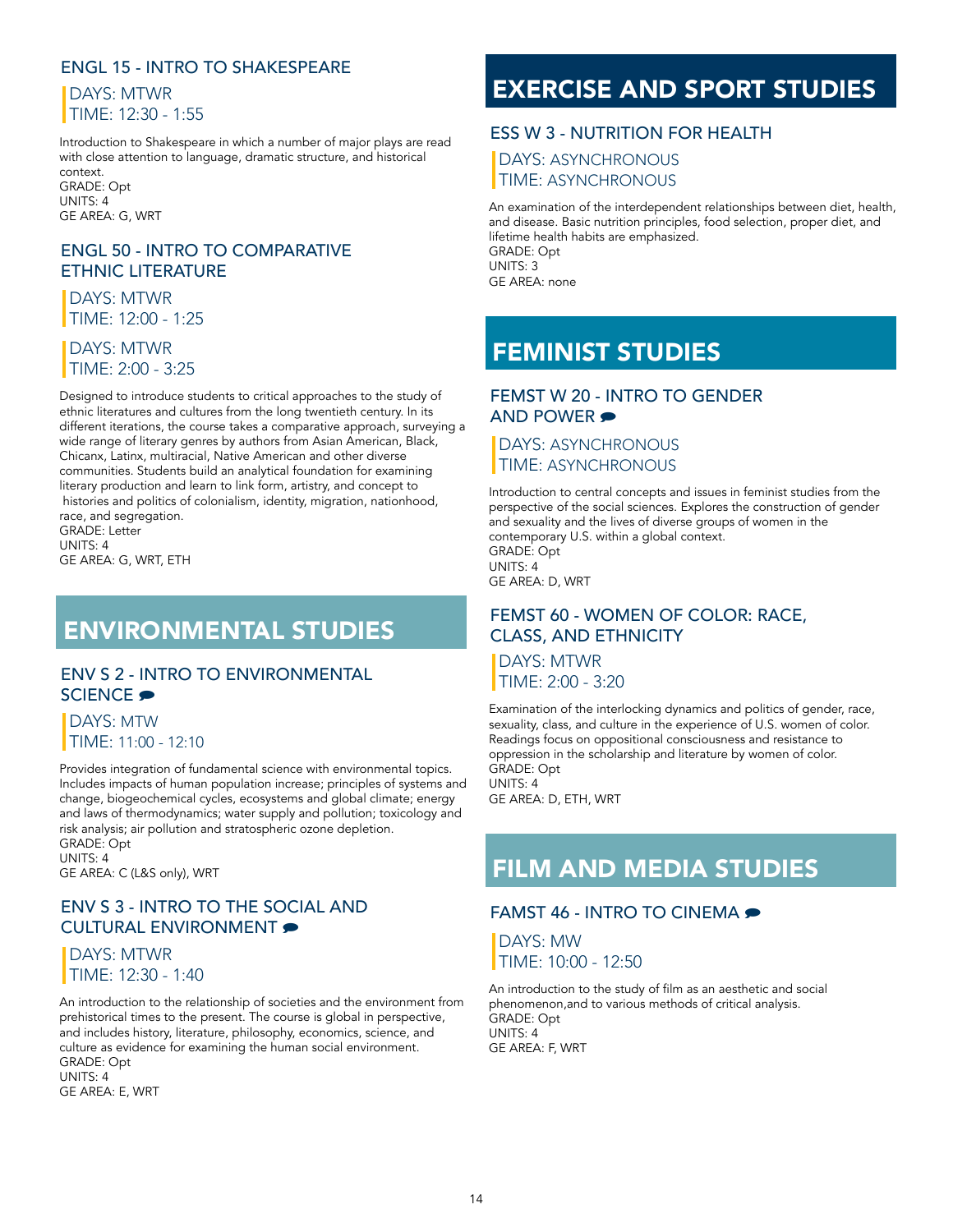### FAMST 55CY - MEDIA ARTS: THE HIGH AND THE LOW: FROM ROBOTS TO CYBORGS

### DAYS: MW TIME: 4 - 6:50

 Born as industrial artifacts, robots, androids, and cyborgs have become representations of our fears, our hopes, and our expectations of the future. This course looks at the historical representation of human-like creations, from robots to cyborgs, and discuss media technology, techno-militarization, trans-humanism and posthumanism in the context of science-fiction cinema, literature, and new media. GRADE: Opt

 UNITS: 4 GE AREA: F, WRT

# **GEOGRAPHY**

### GEOG 4 - LAND, WATER, AND LIFE

 DAYS: MTWR  $TMF: 9:30 - 10:35$ 

 Study of the interactions among water, landforms, soil, and vegetation that create and modify the surface of the Earth. Impacts of physical environment on human societies and humans as agents of environmental change. GRADE: Opt UNITS: 4

GE AREA: C (L&S only)

### GEOG 20 - GEOGRAPHY OF SURFING

### DAYS: MTWR TIME: 11:00 - 12:05

 Social and physical science concepts manifested in the sport of surfing. Topics include wave generation and forecasting, economics of the surf industry, spatial search, strategic behavior under crowding, territorialism, and the generation/diffusion of regional surf cultures. GRADE: Opt UNITS: 4 GE AREA: D

# GLOBAL STUDIES

### GLOBL 2 - GLOBAL SOCIOECONOMIC AND POLITICAL PROCESSES

 DAYS: MTWR TIME: 11:00 - 12:15

 Examination of contemporary social, economic, political, and environmental change in a global context; the emergence of a global economy and new systems of world order; and the debate over "globalization" and whether or not it is desirable. GRADE: Opt UNITS: 4 GE AREA: D

# **HISTORY**

### HIST 4C - MODERN FUROPE

 DAYS: MTWR TIME: 9:30 - 10:45

 Survey of the history of Modern Europe, 1650-present. Discusses the major social, political, religious, and cultural characteristics and developments of the period, as well as key interactions between Europe and other parts of the world. Weekly discussion sections are an important feature of this course, enabling students to develop and expand upon material presented during the lecture hour. GRADE: Opt UNITS: 4

GE AREA: E, EUR, WRT

### HIST 17C - THE AMERICAN PEOPLE

 DAYS: TWR TIME: 9:30 - 10:55

 World War I to the present. A survey of the leading issues in american lifefrom colonial times to the present. The course focuses on politics, cultural development, social conflict, economic life, foreign policy, and influential ideas. Features discussion sections. GRADE: Opt UNITS: 4 GE AREA: D, AMH, WRT

 HIST 74 - POVERTY, INEQUALITY, AND SOCIAL JUSTICE IN HISTORICAL AND GLOBAL CONTEXT

 DAYS: TWR TIME: 12:30 - 1:55

 Historical and interdisciplinary perspectives on poverty and inequality globally and in the U.S., tracing structural transformations, shifting modes of thought, policy, and action, dynamics of class, racial, gender, ethnic and geographic stratification, and major theoretical debates from antiquity through the present. Course features guest lectures to introduce students to varied conceptual and methodological approaches to studying poverty and inequality, and draws on readings, discussion, writing, and related assignments to explore issues within a social justice framework.

 GRADE: Opt UNITS: 4 GE AREA: D, E, WRT

### HIST W 80 - CHINESE CIVILIZATION

### DAYS: ASYNCHRONOUS TIME: ASYNCHRONOUS

 A survey of the history of Chinese civilization from 2,000 BCE to the present, focusing on the origins and later development of political, social, economic, philosophical, religious, and cultural traditions. GRADE: Opt UNITS: 4 GE AREA: E, NWC, WRT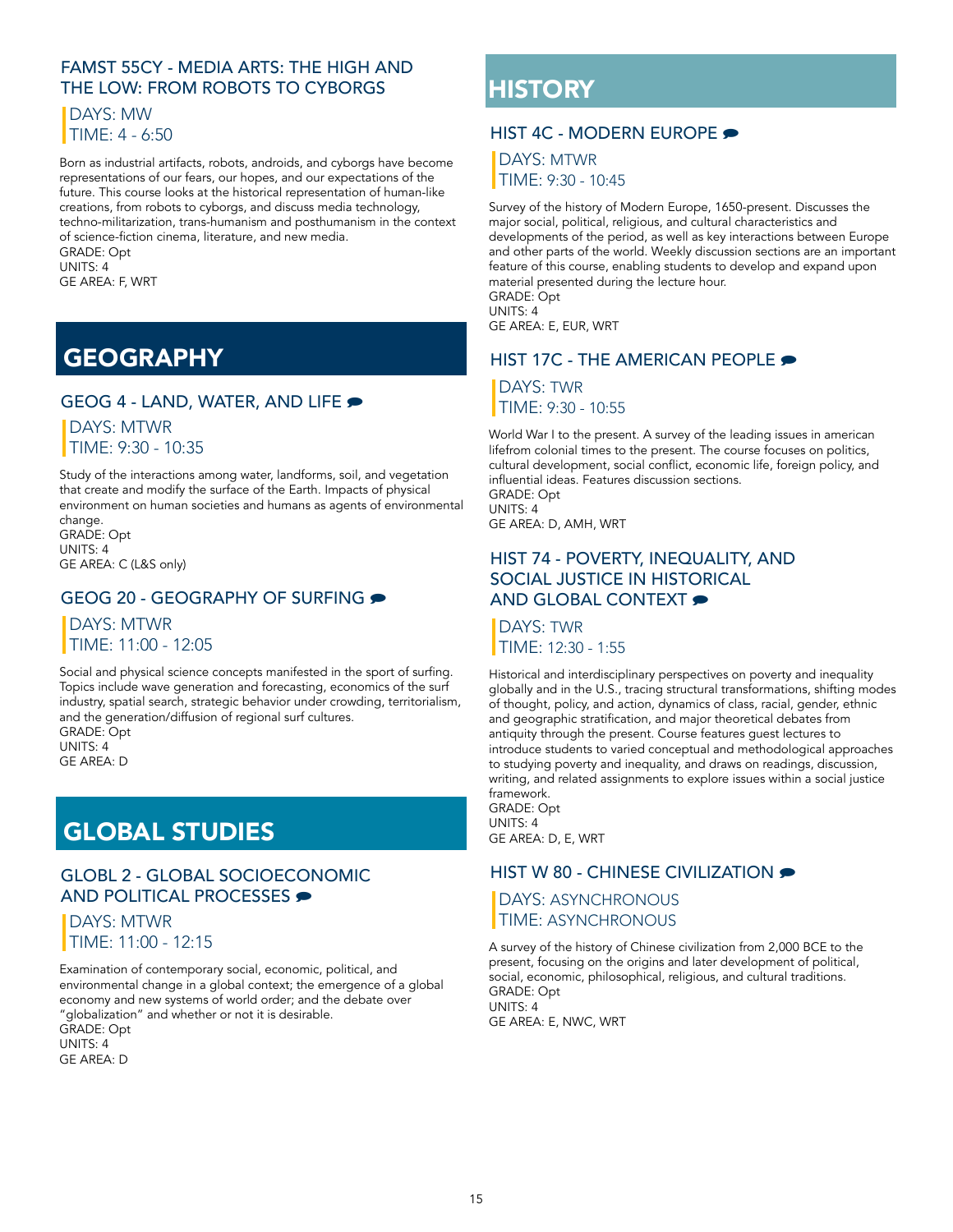# INT - INTERDISCIPLINARY STUDIES

### INT W 20 - INTRO TO THE RESEARCH UNIVERSITY

### DAYS: ASYNCHRONOUS TIME: ASYNCHRONOUS

 Through reading, videos, and writing, students in this course will be introduced to disciplines and activities at the core of the research university. Students will learn about the form and function of the research university; understand how natural science, social science, humanities and fine arts, and interdisciplinary programs are situated, and develop a plan for engaging in undergraduate research as part of their UCSB experiences.

GRADE: P/NP UNITS: 2 GE AREA: none

### INT W 22 - INTERNATIONAL STUDENT EXPERIENCE AT THE RESEARCH UNIVERSITY

 DAYS: ASYNCHRONOUS TIME: ASYNCHRONOUS

 Introduces international students to the varying disciplines of study and research opportunities available at UCSB.

GRADE: P/NP UNITS: 2 GE AREA: none

#### INT 35LT - EXPERIENCING SHAKESPEARE

 DAYS: MTWR TIME: 12:30 - 3:20

 This innovative 8-unit course brings together faculty from the departments of English and Theater & Dance to offer students an immersive experience of Shakespeare that combines performance, literary study, and research. As part of the course, students will attend a live theatrical production of Naked Shakes' Much Ado About Nothing, directed by Irwin Appel, one of the professors of the course. Students can expect Shakespeare to come to life on page and stage as we experience these multi-faceted plays from a variety of perspectives.

GRADE: Opt UNITS: 8 GE AREA: G, EUR

### INT 64 - CAREER DEVELOPMENT

 DAYS: MTR TIME: 11:00 - 12:20

 DAYS: MTW TIME: 12:30 - 1:50

 Provides an overview of theoretical constructs of career development and practical applications from college across the lifespan. Through lectures, readings, discussions, and projects, the course assists students in developing an effective life plan while exploring majors at college and career choices. GRADE: P/NP UNITS: 2 GE AREA: none

### INT 94FC - SCREEN CLASSICS: FROM THE GLADIATOR TO THE CLASH OF THE TITANS

 DAYS: M TIME: 3:30 - 4:55

GRADE: P/NP UNITS: 1 GE AREA: none

### INT 94GZ - MUMMIES, MYTHS AND MAGIC: SURVIVING DEATH IN ANCIENT EGYPT

 DAYS: R TIME: 3:30 - 4:55

GRADE: P/NP UNITS: 1 GE AREA: none

### INT 94IM - RESEARCH METHODS AND OPPORTUNITIES IN THE SOCIAL SCIENCES

 DAYS: M TIME: 7:00 - 8:25

GRADE: P/NP UNITS: 1 GE AREA: none

#### INT 94RG - INTRODUCTION TO ENGINEERING AND ITS APPLICATIONS

 DAYS: R TIME: 5:00 - 6:15

GRADE: P/NP UNITS: 1 GE AREA: none

#### INT 95A - THE MODERN RESEARCH UNIVERSITY  $\bullet$

 DAYS: T TIME: 5:00 - 6:15

GRADE: Opt UNITS: 2 GE AREA: none \*FSSP required course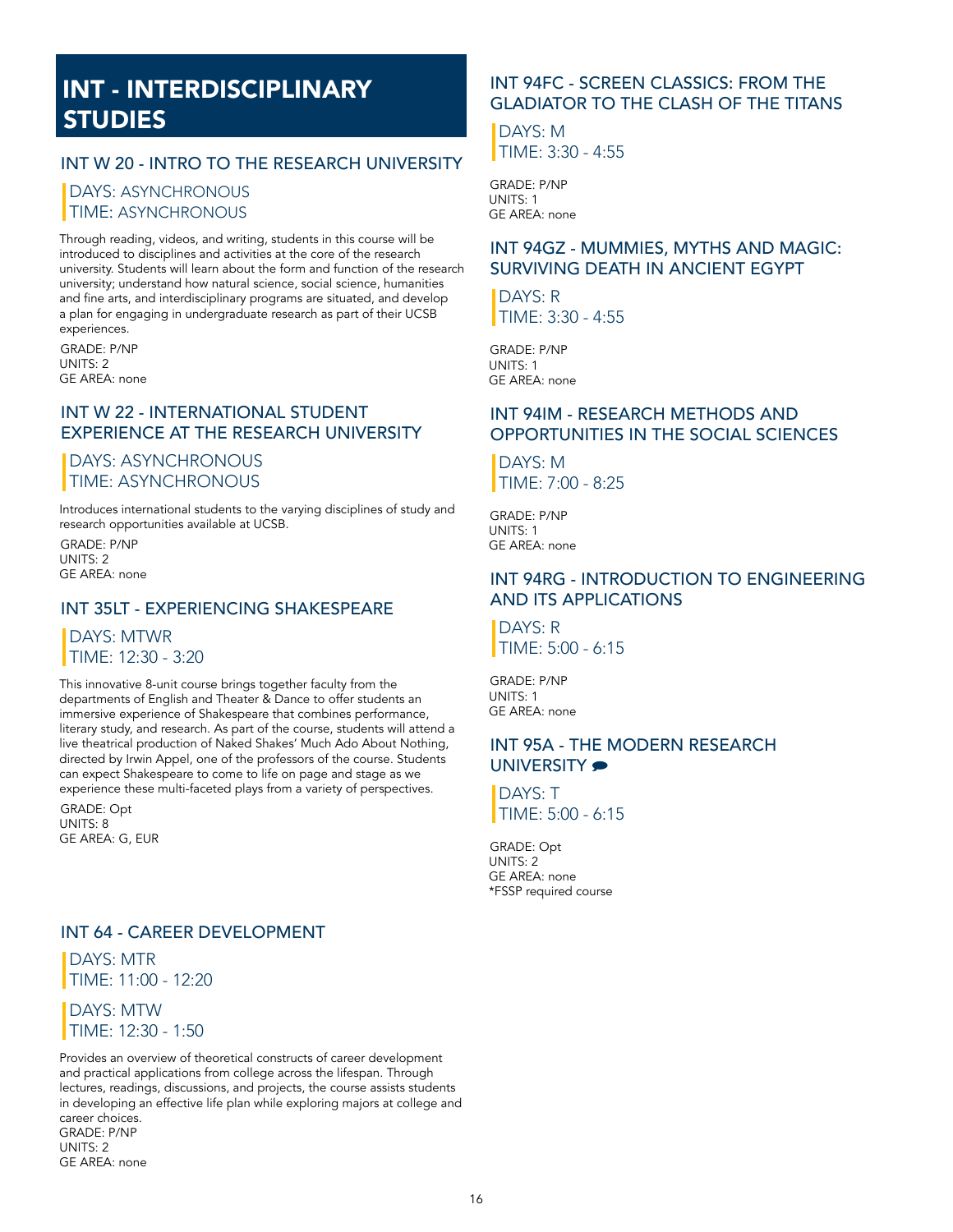### **LINGUISTICS**

### LING 15 - LANGUAGE IN LIFE

### DAYS: MTWR TIME: 9:30 - 10:50

 Overview of language and its role in communities at home and around the world. The diversity and history of languages; their norms, conventions, and written traditions; the role of language in culture and identity; language rights and multilingualism, and the implications of technology for language use. GRADE: Opt UNITS: 4

GE AREA: C (L&S only), E

### **MATHEMATICS**

 \*For math course placement info, please reference: <https://www.math.ucsb.edu/undergrad/course-placement>

#### MATH 3A - CALCULUS WITH APPLICATIONS, FIRST COURSE

### DAYS: MTWR TIME: 11:00 - 12:05

 Differential Calculus including analytic geometry, functions and limits, derivatives, techniques and applications of differentiation, logarithmic and trigonometric functions. GRADE: Opt UNITS: 4 GE AREA: C (L&S only), QNT (L&S only)

### MATH 3B - CALCULUS WITH APPLICATIONS, SECOND COURSE <del>●</del>

### DAYS: MTWR TIME: 2:00 - 3:05

 Integral calculus including definite and indefinite integrals, techniques of integration; introduction to sequences and series; with applications in mathematics and physics. GRADE: Opt UNITS: 4

GE AREA: C (L&S only), QNT (L&S only)

#### MATH 4A - LINEAR ALGEBRA WITH APPLICATIONS **>**

 DAYS: MTWR TIME: 12:30 - 1:35

 Systems of linear equations, matrix algebra, determinants, vector spaces and subspaces, basis and dimension, linear transformations, eigenvalues and eigenvectors, diagonalization, and orthogonality. GRADE: Opt UNITS: 4 GE AREA: none

### MATH 4B - DIFFERENTIAL EQUATIONS

 DAYS: MTWR TIME: 11:00 - 12:05

 First and second order differential equations, separation of variables, linear differential equations, systems of first order equations, nonlinear differential equations and stability. GRADE: Opt UNITS: 4 GE AREA: none

#### MATH 34A - CALCULUS FOR SOCIAL AND LIFE SCIENCES

 DAYS: MTWRF TIME: 12:30 - 1:40

 Introduction to differential and integral calculus with applications to modeling in the biological sciences. GRADE: Opt UNITS: 4 GE AREA: C (L&S only), QNT (L&S only)

### MATH 34B - CALCULUS FOR SOCIAL AND LIFE SCIENCES

 DAYS: MTWRF TIME: 9:30 - 10:40

 Continued study of differential and integral calculus with differential and integral calculus with applications. Introduction to mathematical modeling with differential equations. Calculus of several variables including an introduction to partial derivatives. GRADE: Opt UNITS: 4

GE AREA: C (L&S only), QNT (L&S only)

# **MUSIC**

### **MUS 11 - FUNDAMENTALS OF MUSIC ●**

 DAYS: MTWR TIME: 12:30 - 1:50

 The study of notes, scales, triads, inversions, rhythm, harmony, and musical terminology. Laboratory activities include keyboard orientation, sight singing, and ear training. GRADE: Opt UNITS: 4 GE AREA: F

#### MUS 15 - MUSIC APPRECIATION

 DAYS: MTWR TIME: 9:30 - 10:35

 A selective survey of music of western civilization; evolution of forms, styles, media. Designed to enable the student to listen with understanding. GRADE: Opt UNITS: 4 GE AREA: F, WRT \*Not for Music majors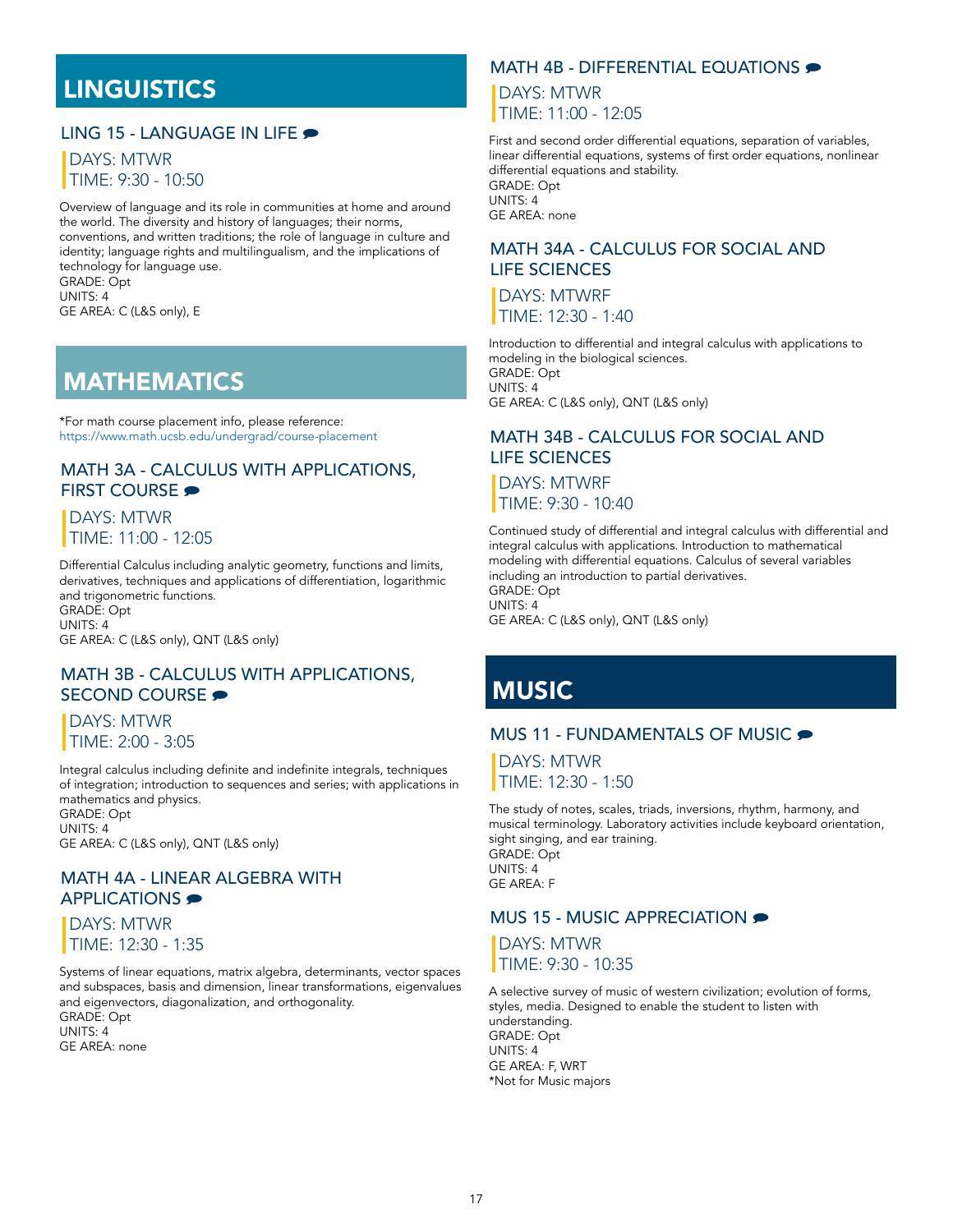#### **MUS 17 - WORLD MUSIC ●**

### DAYS: MTWR TIME: 11:00 - 12:05

 An introductory course surveying the unity and diversity of folk, traditional, and classical music of the non-western world. Emphasis given to dance, theatre, musical instruments, and the role of music in society. GRADE: Opt UNITS: 4

GE AREA: F

# PHILOSOPHY

### PHIL 3 - CRITICAL THINKING

### DAYS: MTWR TIME: 9:30 - 10:35

 Practical reasoning, argumentation, and the analysis of language as instruments of sound thinking in everyday life. GRADE: Opt UNITS: 4 GE AREA: E

### PHIL 4 - INTRO TO ETHICS

### DAYS: MTWR TIME: 11:00 - 12:05

 An examination, at an introductory level, of such ethical issues as: why bemoral, moral relativism, the nature of virtues and vices; and possibly consideration of practical ethical problems such as abortion or war. GRADE: Opt UNITS: 4

GE AREA: E, WRT

# PHYSICS

### ASTRO 1 - BASIC ASTRONOMY

 DAYS: MTR TIME: 3:30 - 4:50

 A survey of the development of astronomy with an emphasis on understanding the observable properties of the solar system, the sun and other stars, our own and other galaxies, and the entire universe. Topics of current interest will be discussed as time permits. GRADE: Opt UNITS: 4

GE AREA: C (L&S only), QNT (L&S only)

# POLITICAL SCIENCE

### POL S 1 - INTRO TO POLITICAL PHILOSOPHY

 DAYS: MTWR TIME: 11:00 - 12:05

 An introduction to central texts and problems of political philosophy with an emphasis on such concepts as liberty, equality, authority, justice, and obligation. GRADE: Opt

 UNITS: 4 GE AREA: WRT

#### POL S 12 - AMERICAN GOVERNMENT AND POLITICS

 DAYS: MTWR TIME: 9:30 - 10:35

 Political ideas, institutions, and processes of American government. The role of congress and the president in policy formation and of the supremecourt in interpreting the constitution. GRADE: Opt UNITS: 4 GE AREA: D, AMH, WRT

# **PSYCHOLOGY**

### PSY 1 - INTRO TO PSYCHOLOGY

 DAYS: MTW TIME: 11:00 - 12:25

 An introduction to the subject matter and methods of psychology. Topics may include development, perception, memory, learning, cognition, affect, motivation, social behavior, personality, psychopathology and the physiological basis of behavior. GRADE: Opt

 UNITS: 4 GE AREA: D

 \*This course is a pre-req for the Psychology major and will impact your pre-major GPA. It is important to review the [pre-major guidelines](https://www.psych.ucsb.edu/undergrad/freshmen-students) before enrolling in this course.

# RELIGIOUS STUDIES

### RG ST 1 - INTRO TO THE STUDY OF RELIGION

 DAYS: MTWR TIME: 12:30 - 1:55

 A consideration of major themes, issues, types of figures and phenomena, and traditions – all selected from the history of religion so as to illustrate the great variety of religious phenomena and to suggest some of the ways such things may be responsibly studied. GRADE: Opt UNITS: 4 GE AREA: E, WRT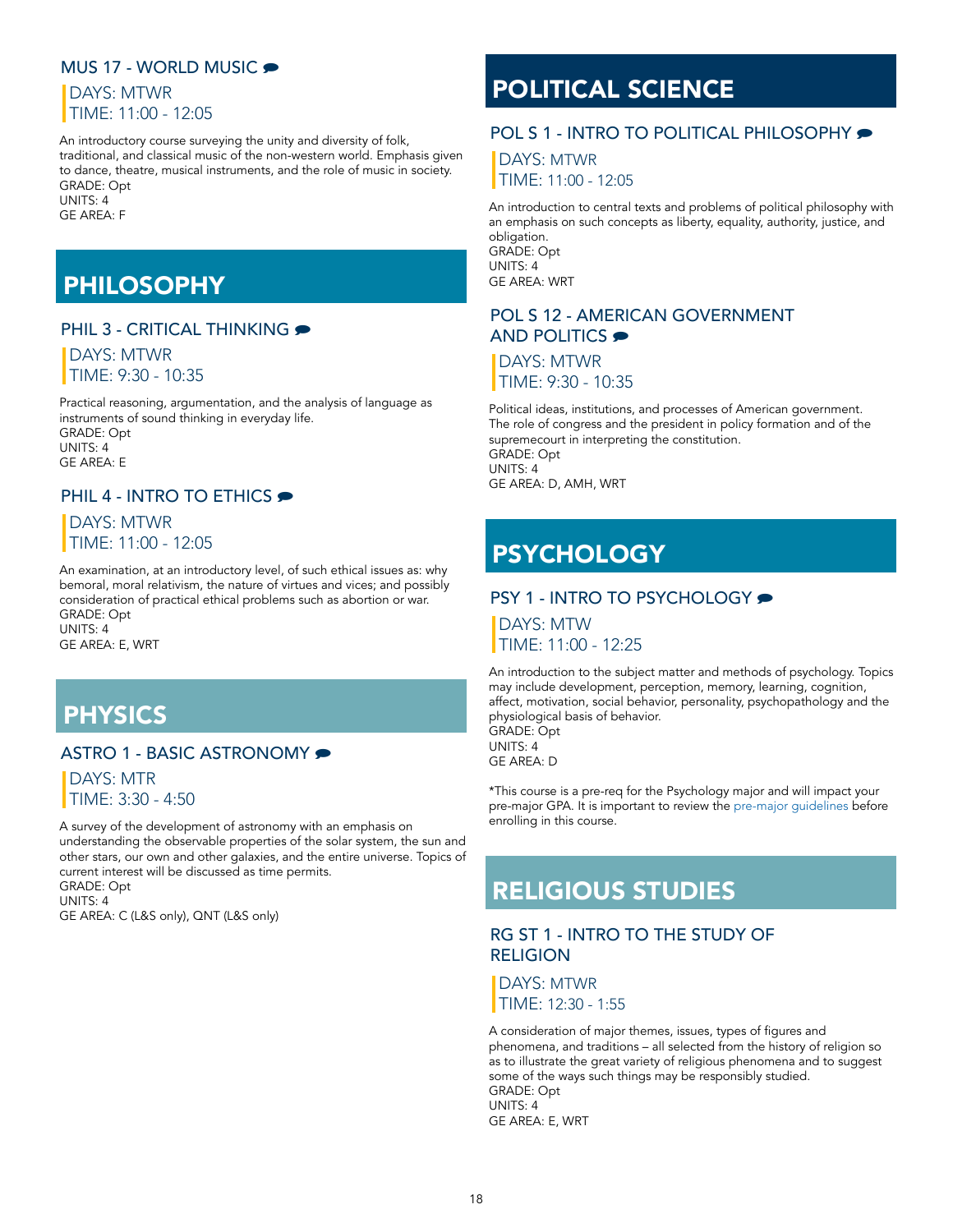### RG ST 3 - INTRO TO ASIAN RELIGIOUS **TRADITIONS**

 DAYS: MTWR TIME: 11:00 - 12:25

 An introduction to the basic texts, institutions, and practices of the religious traditions of South Asia and East Asia. GRADE: Opt UNITS: 4 GE AREA: E, NWC, WRT

### RG ST 4 -INTRO TO BUDDHISM

 DAYS: TWR TIME: 3:30 - 4:55

 The historical and cross-cultural exploration of Buddhism through the examination of basic texts, institutions, and practices of diverse Buddhist traditions.

 GRADE: Opt UNITS: 4 GE AREA: E, NWC, WRT

### RG ST 7 - INTRO TO AMERICAN RELIGION

 DAYS: TWR TIME: 11:00 - 12:55

 Religion and religions in America. Survey of the variety of religions or religious traditions in America, including Native American, Asian American, African American, Jewish, Roman Catholic, Muslim, and notably Protestant. Focus also on such common features as "civil religion.' GRADE: Opt UNITS: 4

GE AREA: D, AMH, WRT

# **SOCIOLOGY**

### SOC 1 - INTRO TO SOCIOLOGY

 DAYS: MTWR TIME: 2:00 - 3:05

 Basic concepts and issues in the study of human society. The structures and processes of human conduct, social organization, and social change. GRADE: Opt UNITS: 4

GE AREA: D

# STATISTICS & APPLIED PROBABILITY

### **PSTAT 5A - UNDERSTANDING DATA**  $\bullet$

 DAYS: MTWR TIME: 12:30 - 1:50

 Introduction to data science. Concepts of statistical thinking. Topics include random variables, sampling distributions, hypothesis testing, correlation and regression. Visualizing, analyzing and interpreting real world data using Python. Computing labs required. GRADE: Opt UNITS: 5 GE AREA: C (L&S only), QNT (L&S only)

# THEATER

### THTR W 2B - PERFORMANCE IN GLOBAL CONTEXTS: ASIA

### DAYS: ASYNCHRONOUS TIME: ASYNCHRONOUS

 This course surveys a range of Asian performances across a diversity of locations, from the traditional theater forms of Japanese Kabuki, Indonesian Wayang Kulit, and Indian Kathakali to modern forms in India and Japan to contemporary Chinese performance art. Theater forms like Chinese Jingju and Japanese Noh will prompt us to reevaluate what the performer does in rehearsal and in situations on and off the stage. By exploring recent modern and contemporary performance forms, we will reassess how an actor, dancer, or puppeteer can challenge the status quo and effect change. As we ask these questions, we will situate Asian performance within social, political, and historical contexts to understand its rich functions and significances.

 GRADE: Opt UNITS: 4 GE AREA: F, NWC, WRT

### THTR 2C - PERFORMANCE IN GLOBAL CONTEXTS: EUROPE

 DAYS: MTWR TIME: 2:00 - 3:20

 Introduction to theater and performance practice and traditions in Europe. Topics will include ritual, the rise of a public theater, the political uses of theater, the development of festival theater, and the uses of performance in non-theatrical contexts. GRADE: Opt UNITS: 4 GE AREA: F, EUR, WRT

#### THTR 5 - INTRO TO ACTING

 DAYS: MTW TIME: 2:00 - 4:20

 DAYS: MTW TIME: 11:00 - 1:20

 An introduction for majors and nonmajors to the multiple problems of the actor's art and craft. GRADE: Opt UNITS: 3 GE AREA: F

### THTR W 19 - DESIGN FUNDAMENTALS FOR DANCE AND THEATER

 DAYS: ASYNCHRONOUS **TIME: ASYNCHRONOUS** 

 Lectures, demonstrations and projects to provide an understanding of the stage design process for theater and dance. Study of the elements, principles, terminology, and basic techniques. Exploration of the communicative and collaborative process between designer and choreographer/director. Concentration in scenic, costume, and lighting design.

 GRADE: Opt UNITS: 4 GE AREA: none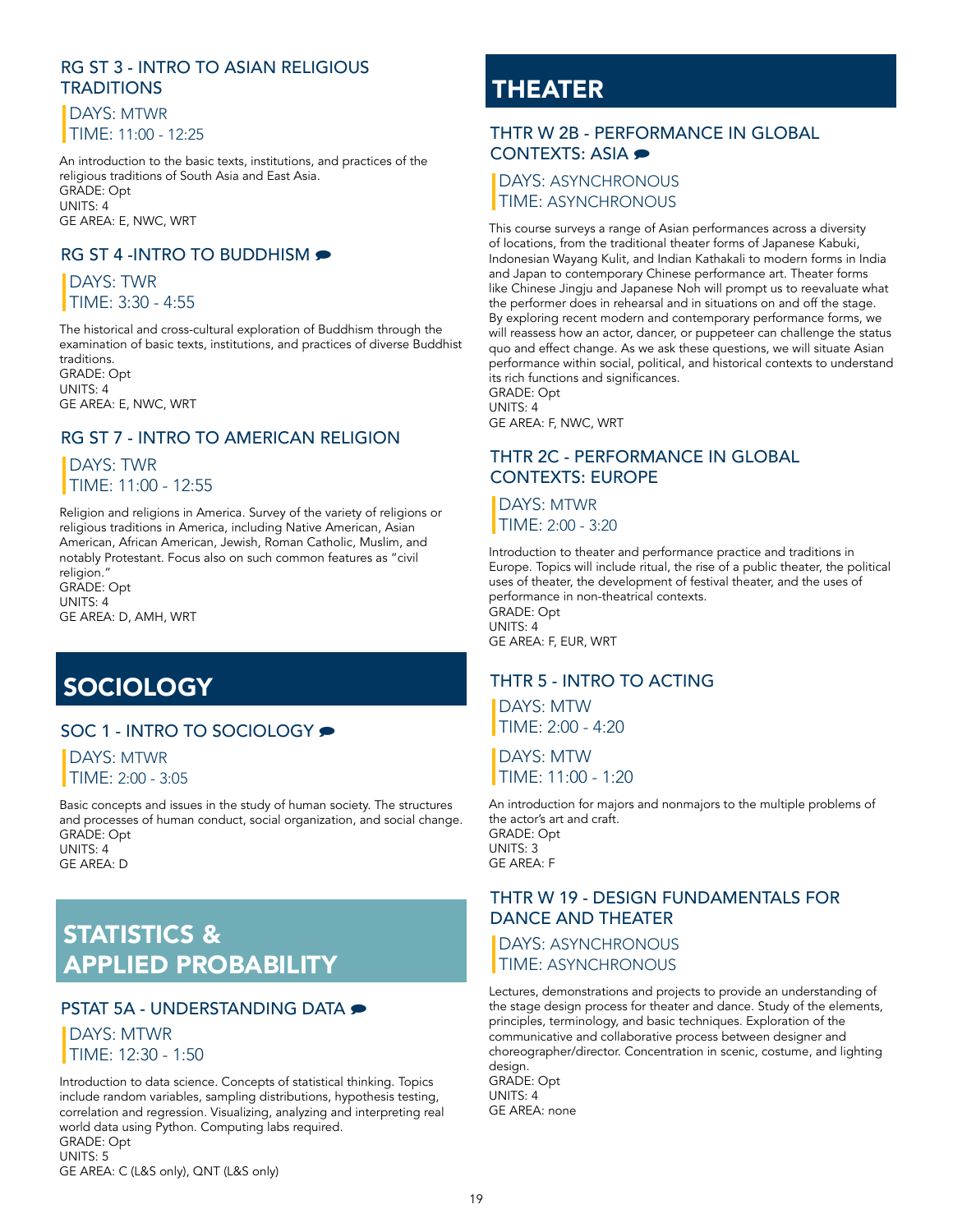# WRITING

### WRIT 2 - ACADEMIC WRITING

 DAYS: MTWR TIME: 9:30 - 10:55 DAYS: MTWR TIME: 11:00 - 12:25 DAYS: MTWR TIME: 12:30 - 1:55

 A writing course focusing on developing analytical skills, synthesizing multiple sources, sustaining coherent arguments, and revising for clarity of style. Reading and writing assignments are drawn from a range of academic disciplines. GRADE: Letter UNITS: 5

GE AREA: A1